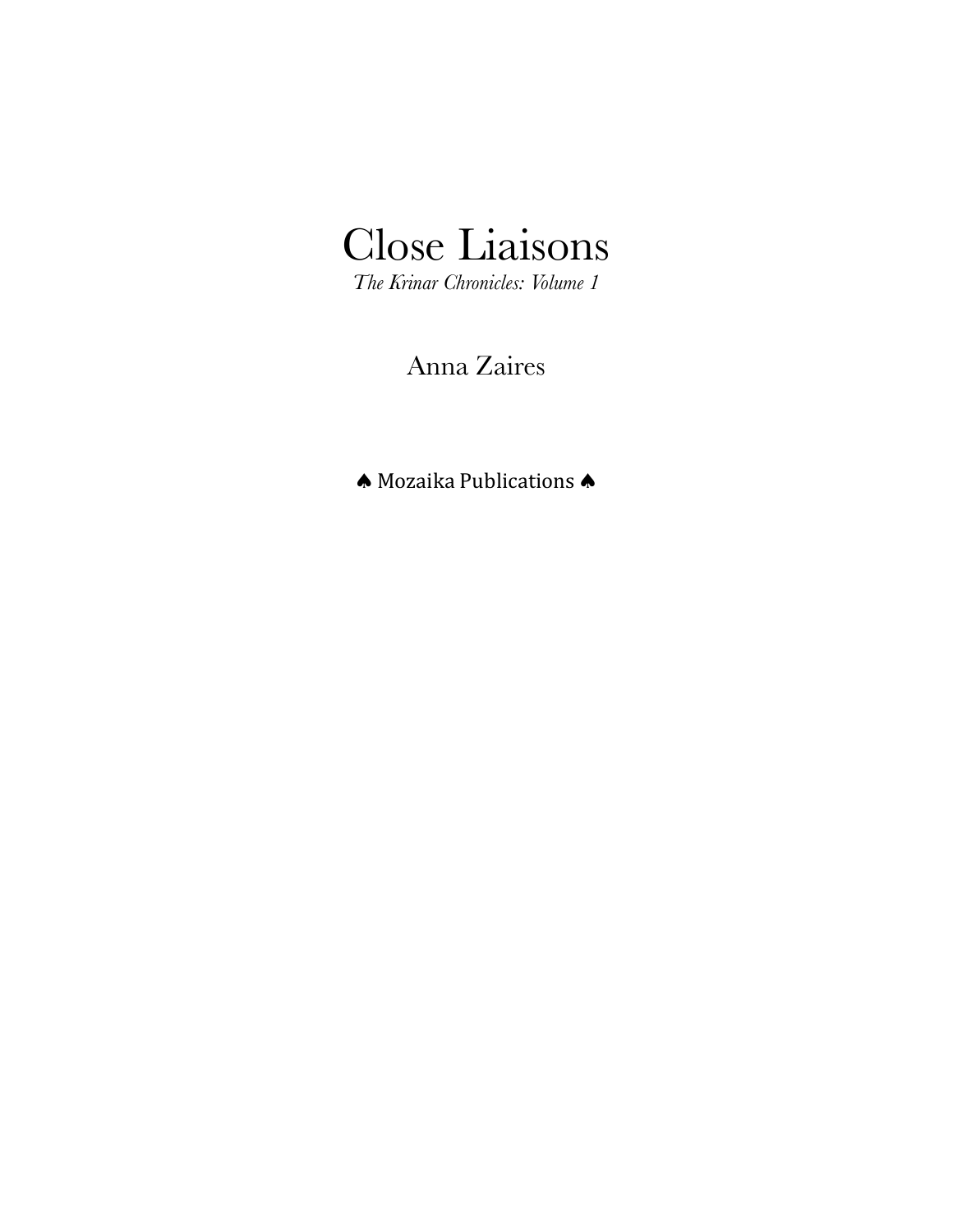| $Prologue5$ |  |
|-------------|--|
|             |  |
|             |  |
|             |  |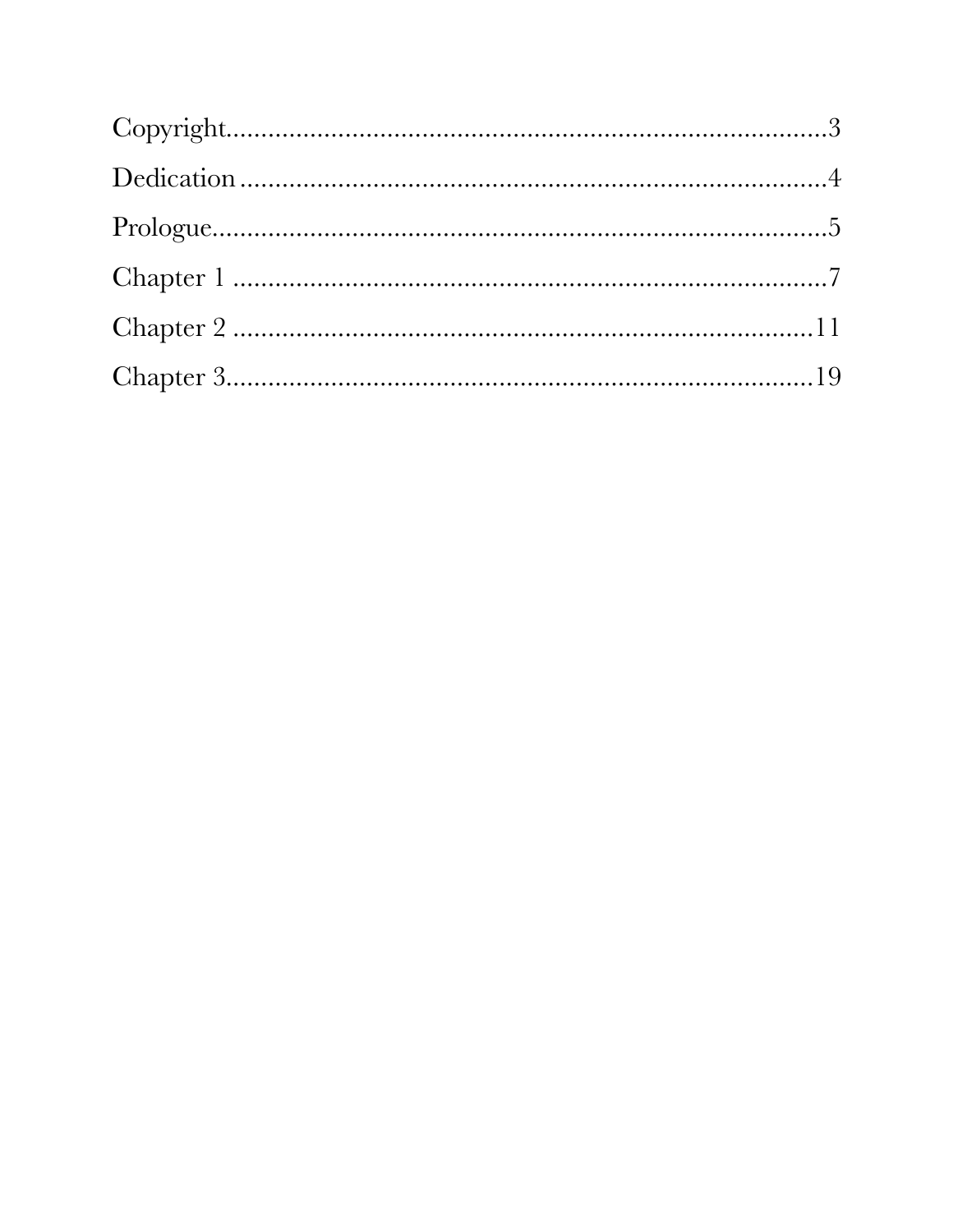# <span id="page-2-0"></span>Copyright

This is a work of fiction. Names, characters, places, and incidents are either the product of the author's imagination or are used fictitiously, and any resemblance to actual persons, living or dead, business establishments, events, or locales is purely coincidental.

*Copyright* © 2012 *Anna Zaires*

[www.annazaires.com](http://www.annazaires.com)

All rights reserved.

Except for use in a review, no part of this book may be reproduced, scanned, or distributed in any printed or electronic form without permission.

Published by Mozaika Publications, an imprint of Mozaika LLC.

Edited by Damon Lesky.

Cover design by Ronnell D. Porter.

e-ISBN: 978-0-9883913-0-7 

ISBN: 978-0-9883913-1-4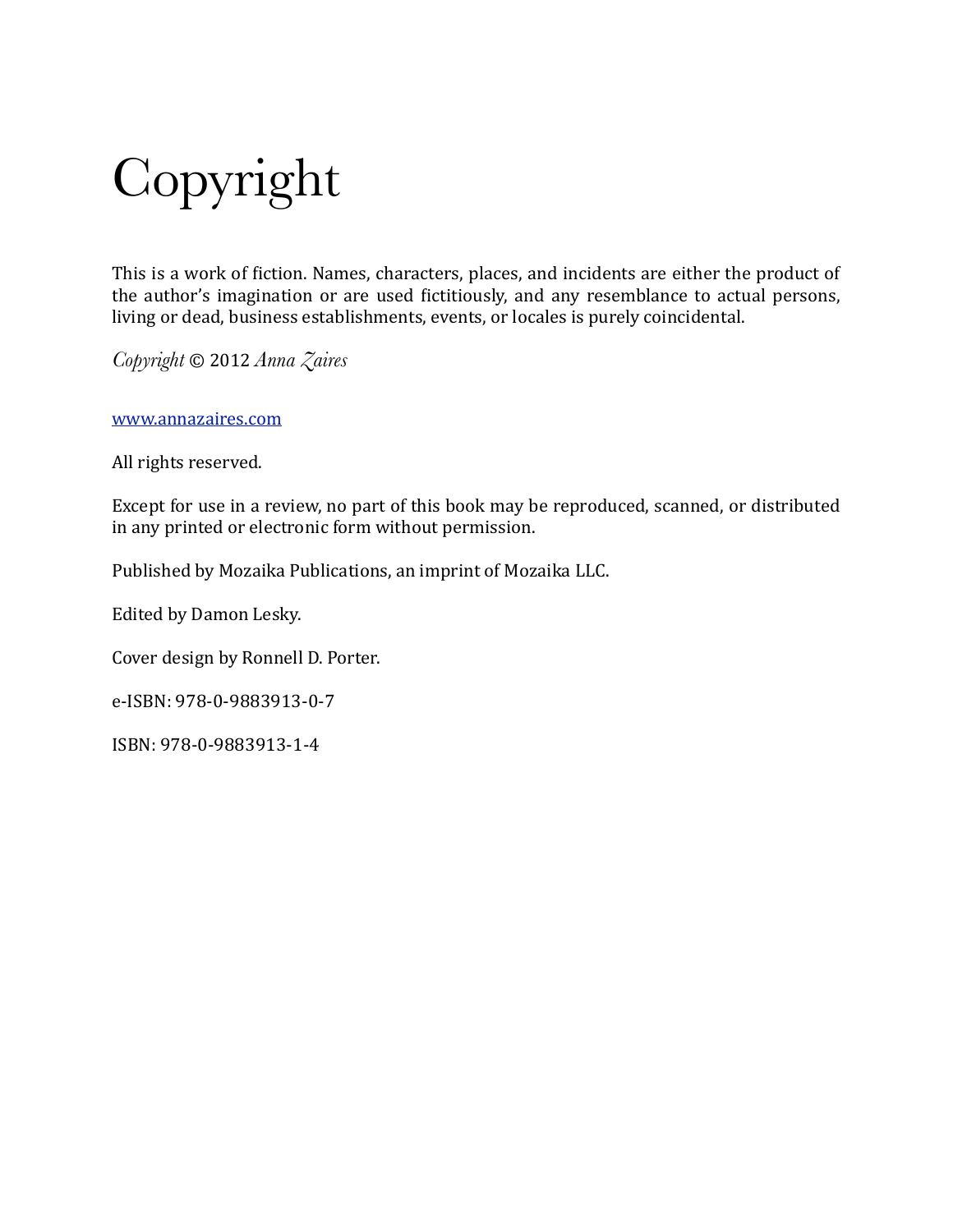## <span id="page-3-0"></span>Dedication

This book would not have been possible without my husband - my partner in life and close *collaborator in the writing of the Krinar Chronicles. His guidance in all aspects of plot* development, scientific elements, and general editing has been invaluable.

*I* would also like to give special thanks to my friends T and L (you know who you are!) for *being* my beta readers and proofreaders. Your sharp eye for detail has been extremely helpful *in the editing process.*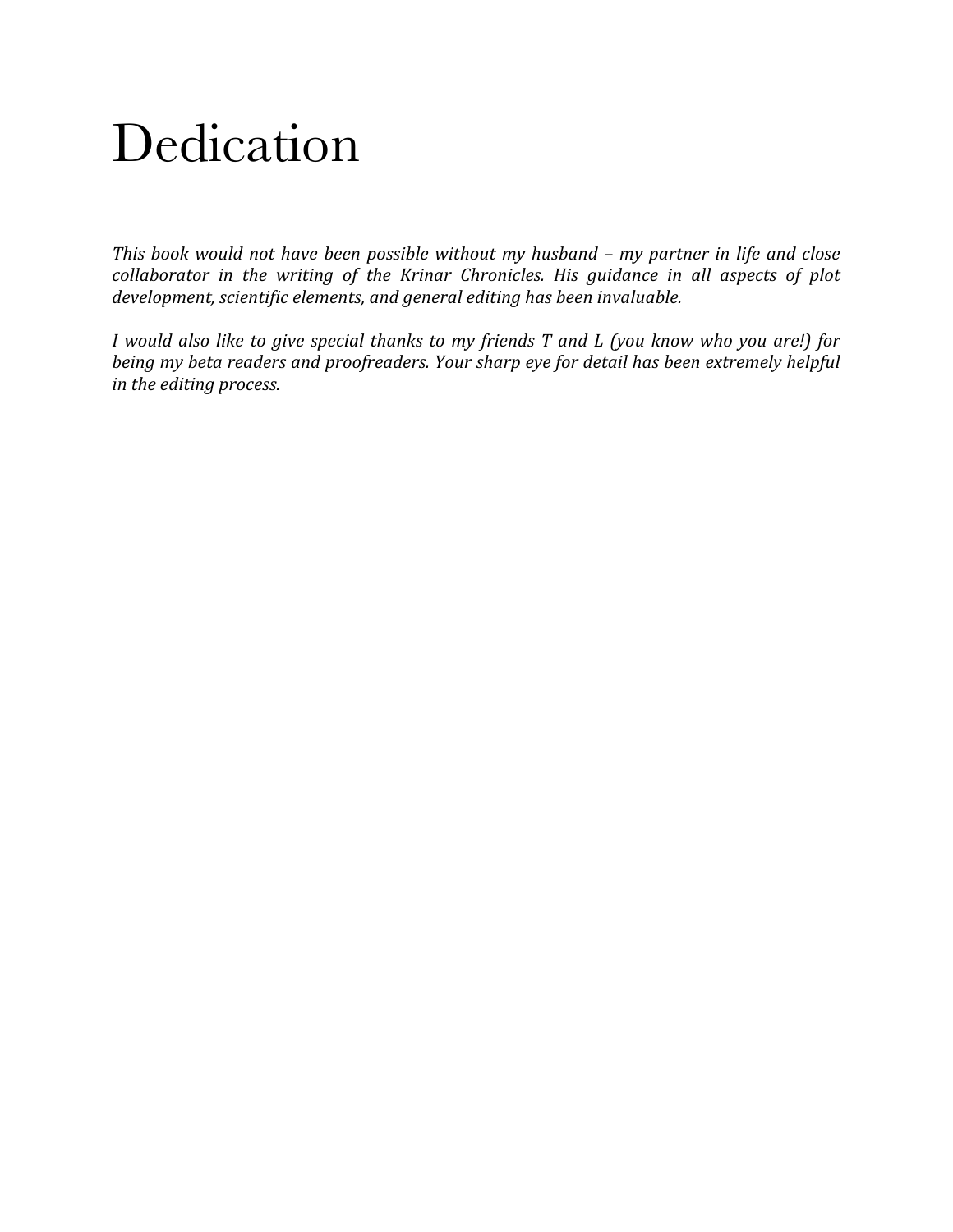### <span id="page-4-0"></span>Prologue

#### *Five Years Earlier*

"Mr. President, they're all waiting for you."

The President of the United States of America looked up wearily and shut the folder lying on his desk. He had slept poorly for the past week, his mind occupied by the deteriorating situation in the Middle East and the continued weakness in the economy. While no president had it easy, it seemed like his term had been marked by one impossible task after another, and the daily stress was beginning to affect his health. He made a mental note to get himself checked out by the doctor later this week. The country didn't need a sick and exhausted president on top of all of its other woes.

Getting up, the President exited the Oval Office and headed toward the Situation Room. He had been briefed earlier that NASA had detected something unusual. He'd hoped that it might be nothing more than a stray satellite, but that didn't appear to be the case, given the urgency with which the National Security Advisor requested his presence.

Entering the room, he greeted his advisors and sat down, waiting to hear what necessitated this meeting.

The Secretary of Defense spoke first. "Mr. President, we have discovered something in Earth's orbit that doesn't belong there. We don't know what it is, but we have reason to believe that it may be a threat." He motioned toward the images displayed on one of the six flat screens lining the walls of the room. "As you can see, the object is large, bigger than any of our satellites, but it seems to have come out of nowhere. We didn't see anything launching from any point on the globe, and we haven't detected anything approaching Earth. It's as though the object simply appeared here a few hours ago."

The screen showed several pictures of a dark blur set against a dark, starry background.

"What does NASA think it could be?" the President asked calmly, trying to analyze the possibilities. If the Chinese had come up with some new satellite technology, they would have already known about it, and the Russian space program was no longer what it used to be. The presence of the object simply didn't make any sense.

"They don't know," the National Security Advisor said. "It doesn't look like anything they've ever seen before."

"NASA couldn't even venture an educated guess?"

"They know it's not any kind of an astronomical body."

So it had to be man-made. Puzzled, the President stared at the images, refusing to even contemplate the outlandish idea that had just occurred to him. Turning to the Advisor, he asked, "Have we reached out to the Chinese? Do they know anything about this?"

The Advisor opened his mouth, about to reply, when there was a sudden flash of bright light. Momentarily blinded, the President blinked to clear his vision – and froze in shock.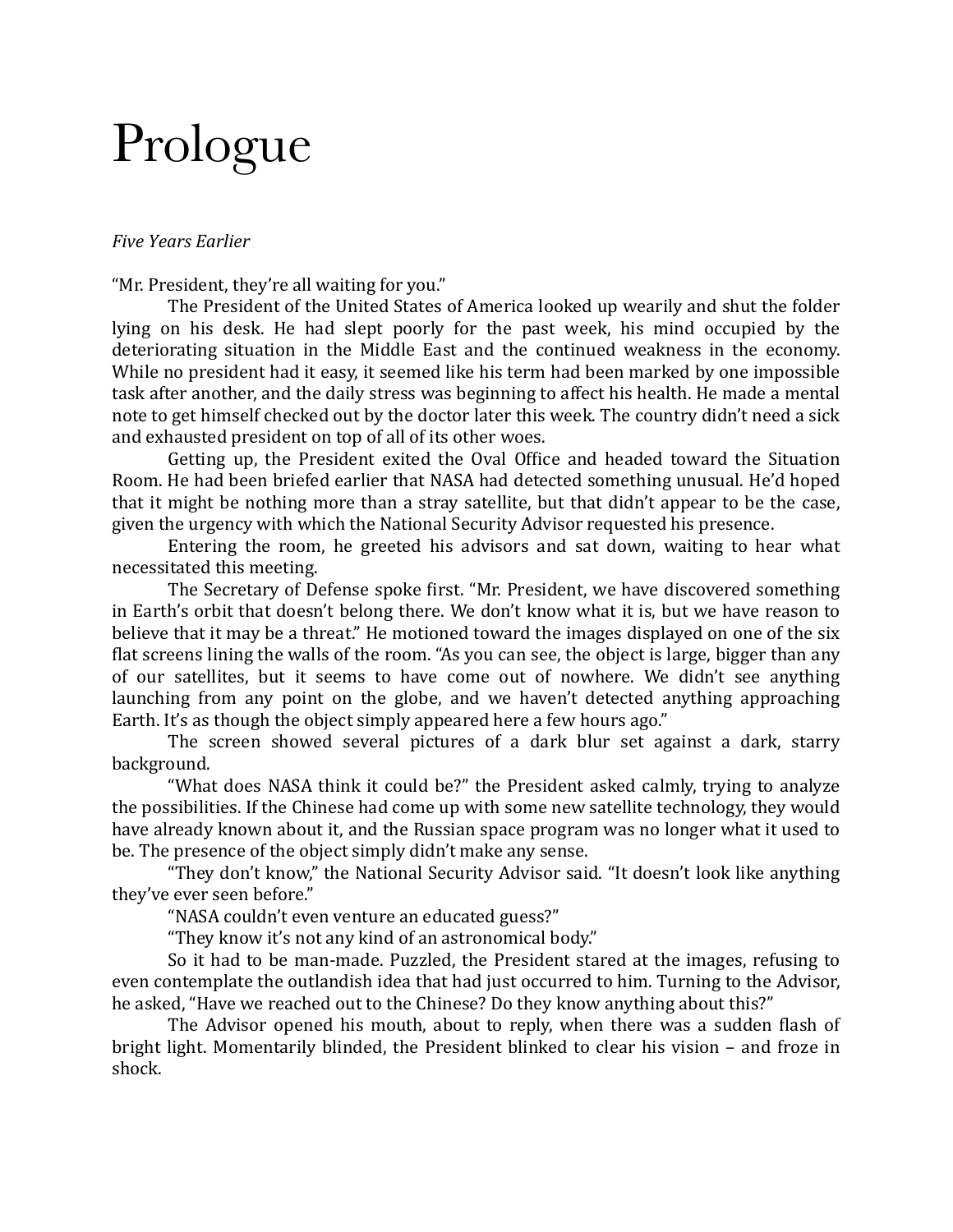In front of the screen that the President had just been looking at, there was now a man. Tall and muscular, he had black hair and dark eyes, and his olive skin contrasted with the white color of his outfit. He stood there calmly, relaxed, as though he had not just invaded the inner sanctum of the United States government.

The Secret Service agents reacted first, shouting and firing at the intruder in panic. Before the President could think, he found himself pushed against the wall, with two agents forming a human shield in front of him.

"There's no need for that," the intruder said, his voice deep and sonorous. "I don't intend to hurt your president – and if I did, there's nothing you can do about it." He spoke in perfect American English, without even a hint of an accent. Despite the gunfire that had just been directed at him, he appeared to be completely uninjured, and the President could now see the bullets lying harmlessly on the floor in front of the man.

Only years of handling one major crisis after another enabled the President to do what he did next. "Who are you?" he asked in a steady voice, ignoring the effects of terror and adrenaline rushing through his veins.

The intruder smiled. "My name is Arus. We've decided that it's time for our species to meet."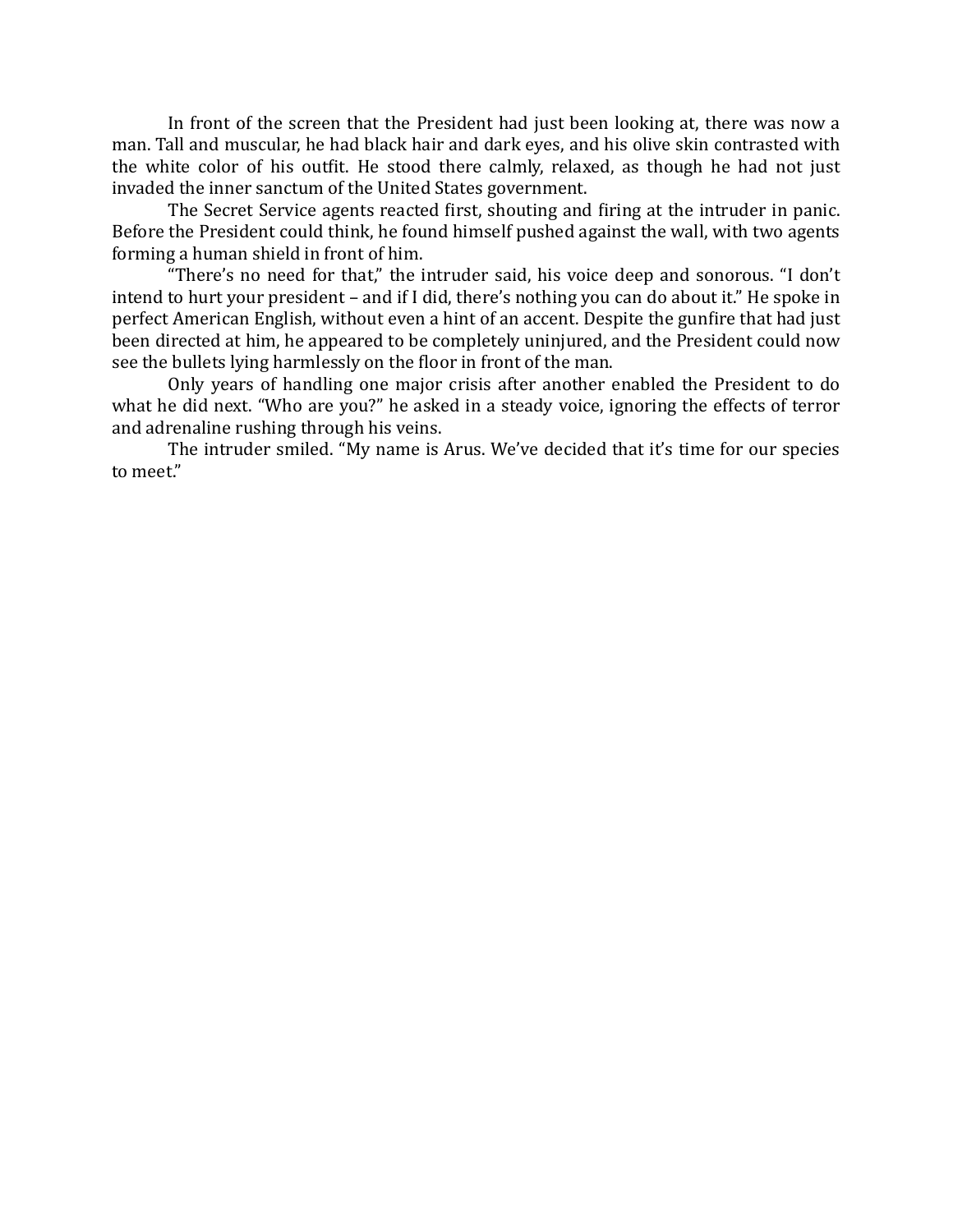### <span id="page-6-0"></span>Chapter 1

The air was crisp and clear as Mia walked briskly down a winding path in Central Park. Signs of spring were everywhere, from tiny buds on still-bare trees to the proliferation of nannies out to enjoy the first warm day with their rambunctious charges.

It was strange how much everything had changed in the last few years, and yet how much remained the same. If anyone had asked Mia ten years ago how she thought life might be after an alien invasion, this would have been nowhere near her imaginings. *Independence Day, The War of the Worlds* – none of these were even close to the reality of encountering a more advanced civilization. There had been no fight, no resistance of any kind on government level – because *they* had not allowed it. In hindsight, it was clear how silly those movies had been. Nuclear weapons, satellites, fighter jets – these were little more than rocks and sticks to an ancient civilization that could cross the universe faster than the speed of light.

Spotting an empty bench near the lake, Mia gratefully headed for it, her shoulders feeling the strain of the backpack filled with her chunky twelve-year-old laptop and oldfashioned paper books. At twenty-one, she sometimes felt old, out of step with the fastpaced new world of razor-slim tablets and cell phones embedded in wristwatches. The pace of technological progress had not slowed since K-Day; if anything, many of the new gadgets had been influenced by what the Krinar had. Not that the Ks had shared any of their precious technology; as far as they were concerned, their little experiment had to continue uninterrupted.

Unzipping her bag, Mia took out her old Mac. The thing was heavy and slow, but it worked – and as a starving college student, Mia could not afford anything better. Logging on, she opened a blank Word document and prepared to start the torturous process of writing her Sociology paper.

Ten minutes and exactly zero words later, she stopped. Who was she kidding? If she really wanted to write the damn thing, she would've never come to the park. As tempting as it was to pretend that she could enjoy the fresh air and be productive at the same time, those two had never been compatible in her experience. A musty old library was a much better setting for anything requiring that kind of brainpower exertion.

Mentally kicking herself for her own laziness, Mia let out a sigh and started looking around instead. People-watching in New York never failed to amuse her.

The tableau was a familiar one, with the requisite homeless person occupying a nearby bench – thank God it wasn't the closest one to her, since he looked like he might smell very ripe – and two nannies chatting with each other in Spanish as they pushed their Bugaboos at a leisurely pace. A girl jogged on a path a little further ahead, her bright pink Reeboks contrasting nicely with her blue leggings. Mia's gaze followed the jogger as she rounded the corner, envying her athleticism. Her own hectic schedule allowed her little time to exercise, and she doubted she could keep up with the girl for even a mile at this point.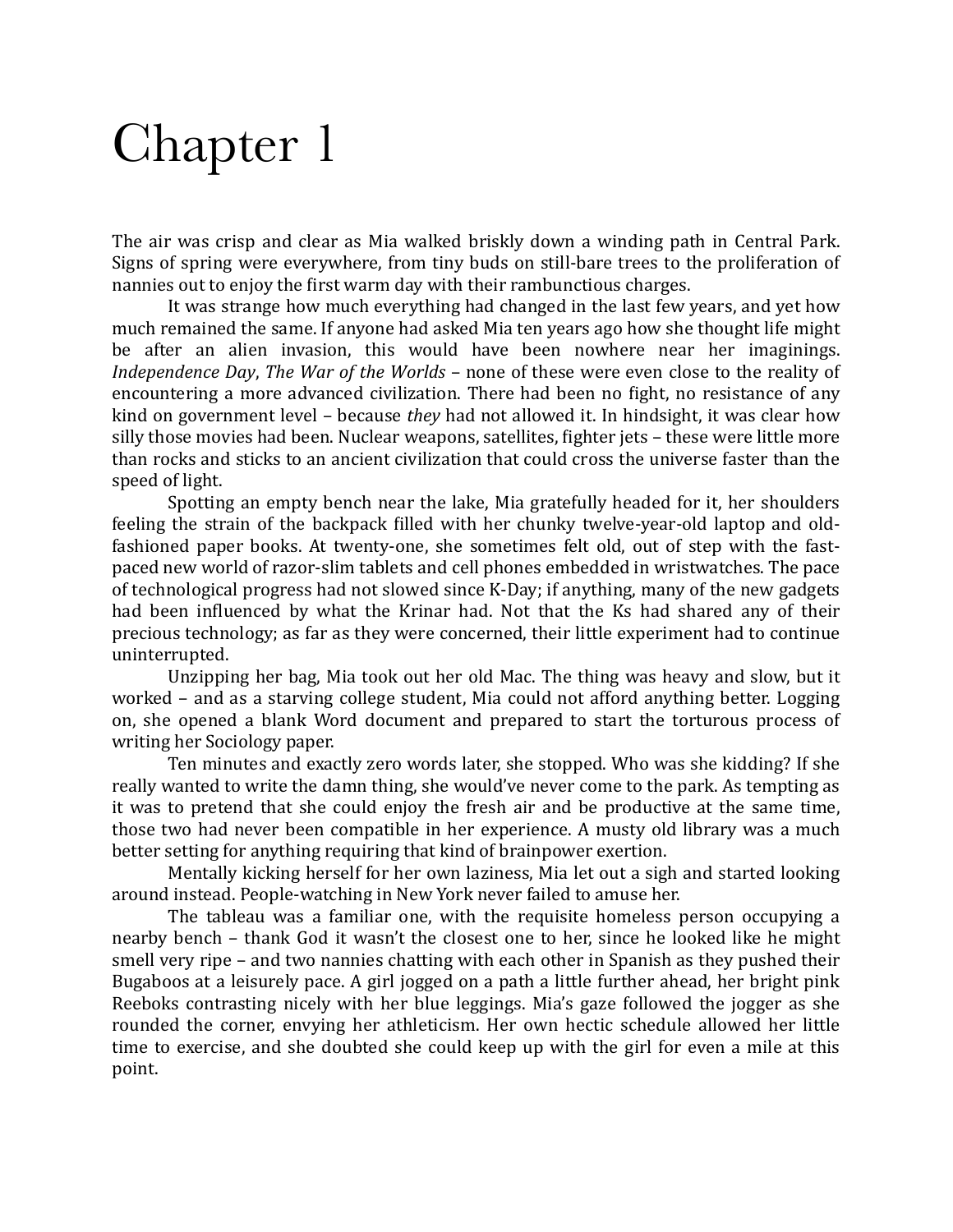To the right, she could see the Bow Bridge over the lake. A man was leaning on the railing, looking out over the water. His face was turned away from Mia, so she could only see part of his profile. Nevertheless, something about him caught her attention.

She wasn't sure what it was. He was definitely tall and seemed well-built under the expensive-looking trench coat he was wearing, but that was only part of the story. Tall, good-looking men were common in model-infested New York City. No, it was something else. Perhaps it was the way he stood – very still, with no extra movements. His hair was dark and glossy under the bright afternoon sun, just long enough in the front to move slightly in the warm spring breeze.

He also stood alone.

That's it, Mia realized. The normally popular and picturesque bridge was completely deserted, except for the man who was standing on it. Everyone appeared to be giving it a wide berth for some unknown reason. In fact, with the exception of herself and her potentially aromatic homeless neighbor, the entire row of benches in the highly desirable waterfront location was empty.

As though sensing her gaze on him, the object of her attention slowly turned his head and looked directly at Mia. Before her conscious brain could even make the connection, she felt her blood turn to ice, leaving her paralyzed in place and helpless to do anything but stare at the predator who now seemed to be examining her with interest.

\* \* \*

*Breathe, Mia, breathe.* Somewhere in the back of her mind, a small rational voice kept repeating those words. That same oddly objective part of her noted his symmetric face structure, with golden skin stretched tightly over high cheekbones and a firm jaw. Pictures and videos of Ks that she'd seen had hardly done them justice. Standing no more than thirty feet away, the creature was simply stunning.

As she continued staring at him, still frozen in place, he straightened and began walking toward her. Or rather stalking toward her, she thought stupidly, as his every movement reminded her of a jungle cat sinuously approaching a gazelle. All the while, his eyes never left hers. As he approached, she could make out individual yellow flecks in his light golden eves and the thick long lashes surrounding them.

She watched in horrified disbelief as he sat down on her bench, less than two feet away from her, and smiled, showing white even teeth. No fangs, she noted with some functioning part of her brain. Not even a hint of them. That used to be another myth about them, like their supposed abhorrence of the sun.

"What's your name?" The creature practically purred the question at her. His voice was low and smooth, completely unaccented. His nostrils flared slightly, as though inhaling her scent.

"Um . . ." Mia swallowed nervously. "M-Mia."

"Mia," he repeated slowly, seemingly savoring her name. "Mia what?"

"Mia Stalis." Oh crap, why did he want to know her name? Why was he here, talking to her? In general, what was he doing in Central Park, so far away from any of the K Centers? *Breathe, Mia, breathe.*

"Relax, Mia Stalis." His smile got wider, exposing a dimple in his left cheek. A dimple? Ks had dimples? "Have you never encountered one of us before?"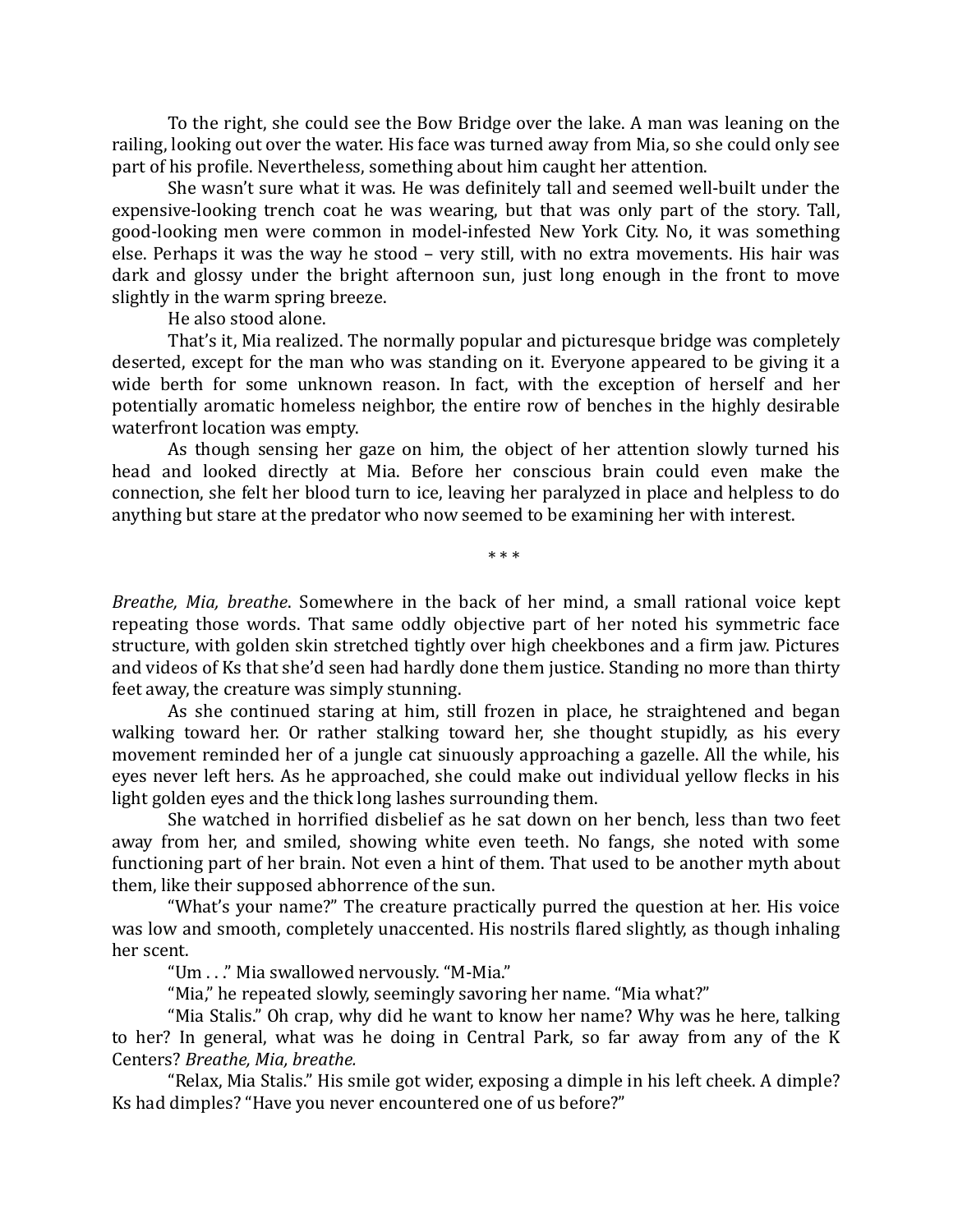"No, I haven't," Mia exhaled sharply, realizing that she was holding her breath. She was proud that her voice didn't sound as shaky as she felt. Should she ask? Did she want to know?

She gathered her courage. "What, um -" Another swallow. "What do you want from me?"

"For now, conversation." He looked like he was about to laugh at her, those gold eyes crinkling slightly at the corners.

Strangely, that pissed her off enough to take the edge off her fear. If there was anything Mia hated, it was being laughed at. With her short, skinny stature and a general lack of social skills that came from an awkward teenage phase involving every girl's nightmare of braces, frizzy hair, and glasses, Mia had more than enough experience being the butt of someone's joke.

She lifted her chin belligerently. "Okay, then, what is *your* name?"

"It's Korum."

"Just Korum?"

"We don't really have last names, not the way you do. My full name is much longer, but you wouldn't be able to pronounce it if I told you."

Okay, that was interesting. She now remembered reading something like that in *The New York Times.* So far, so good. Her legs had nearly stopped shaking, and her breathing was returning to normal. Maybe, just maybe, she would get out of this alive. This conversation business seemed safe enough, although the way he kept staring at her with those unblinking yellowish eyes was unnerving. She decided to keep him talking.

"What are you doing here, Korum?"

"I just told you, making conversation with you, Mia." His voice again held a hint of laughter.

Frustrated, Mia blew out her breath. "I meant, what are you doing here in Central Park? In New York City in general?"

He smiled again, cocking his head slightly to the side. "Maybe I'm hoping to meet a pretty curly-haired girl."

Okay, enough was enough. He was clearly toying with her. Now that she could think a little again, she realized that they were in the middle of Central Park, in full view of about a gazillion spectators. She surreptitiously glanced around to confirm that. Yep, sure enough, although people were obviously steering clear of her bench and its otherworldly occupant, there were a number of brave souls staring their way from further up the path. A couple were even cautiously filming them with their wristwatch cameras. If the K tried anything with her, it would be on YouTube in the blink of an eye, and he had to know it. Of course, he may or may not care about that.

Still, going on the assumption that since she'd never come across any videos of K assaults on college students in the middle of Central Park, she was relatively safe, Mia cautiously reached for her laptop and lifted it to stuff it back into her backpack.

"Let me help you with that, Mia  $-$ "

And before she could blink, she felt him take her heavy laptop from her suddenly boneless fingers, gently brushing against her knuckles in the process. A sensation similar to a mild electric shock shot through Mia at his touch, leaving her nerve endings tingling in its wake.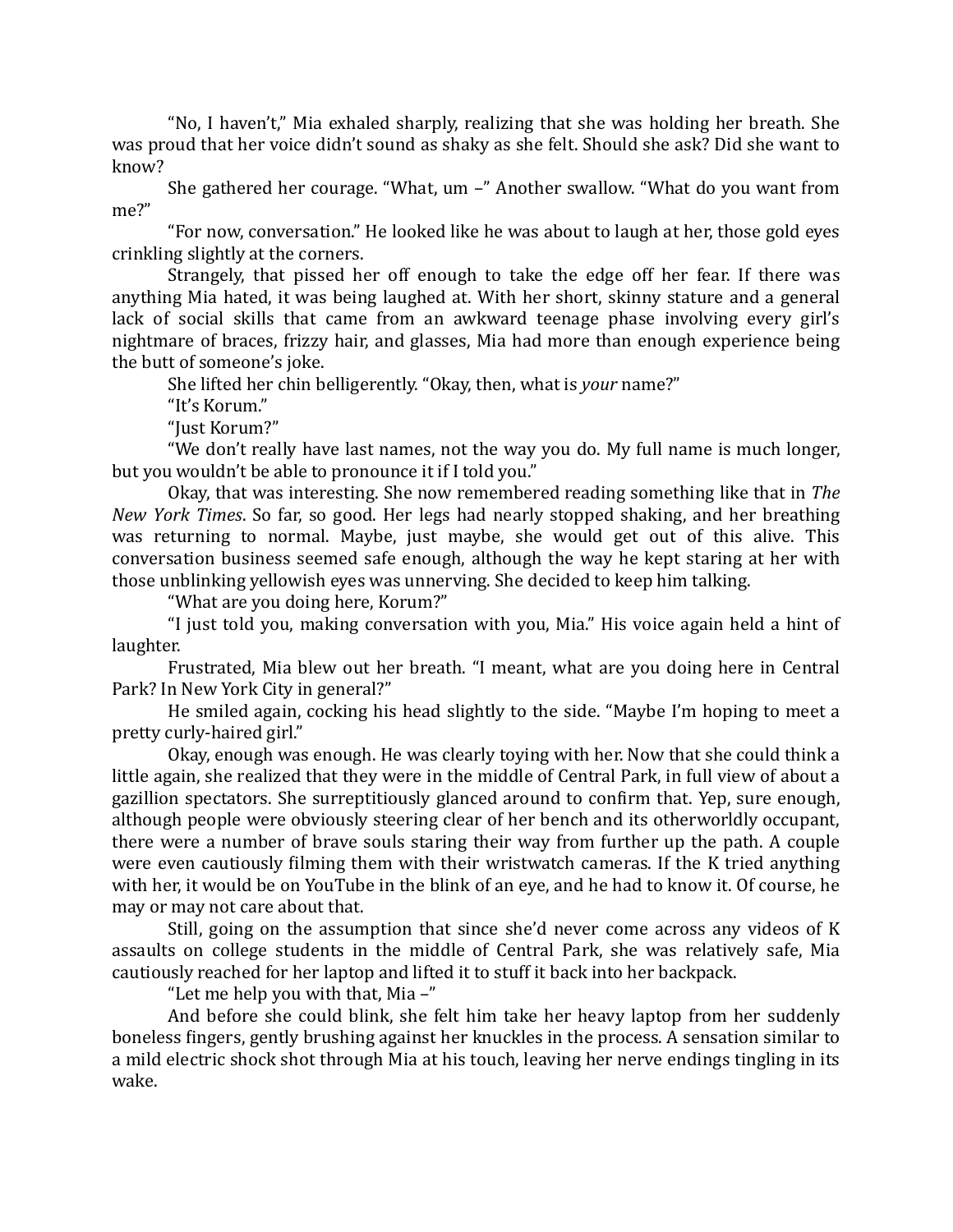Reaching for her backpack, he carefully put away the laptop in a smooth, sinuous motion. "There you go, all better now."

Oh God, he had touched her. Maybe her theory about the safety of public locations was bogus. She felt her breathing speeding up again, and her heart rate was probably well into the anaerobic zone at this point.

"I have to go now  $\dots$  Bye!"

How she managed to squeeze out those words without hyperventilating, she would never know. Grabbing the strap of the backpack he'd just put down, she jumped to her feet, noting somewhere in the back of her mind that her earlier paralysis seemed to be gone.

"Bye, Mia. I will see you later." His softly mocking voice carried in the clear spring air as she took off, nearly running in her haste to get away.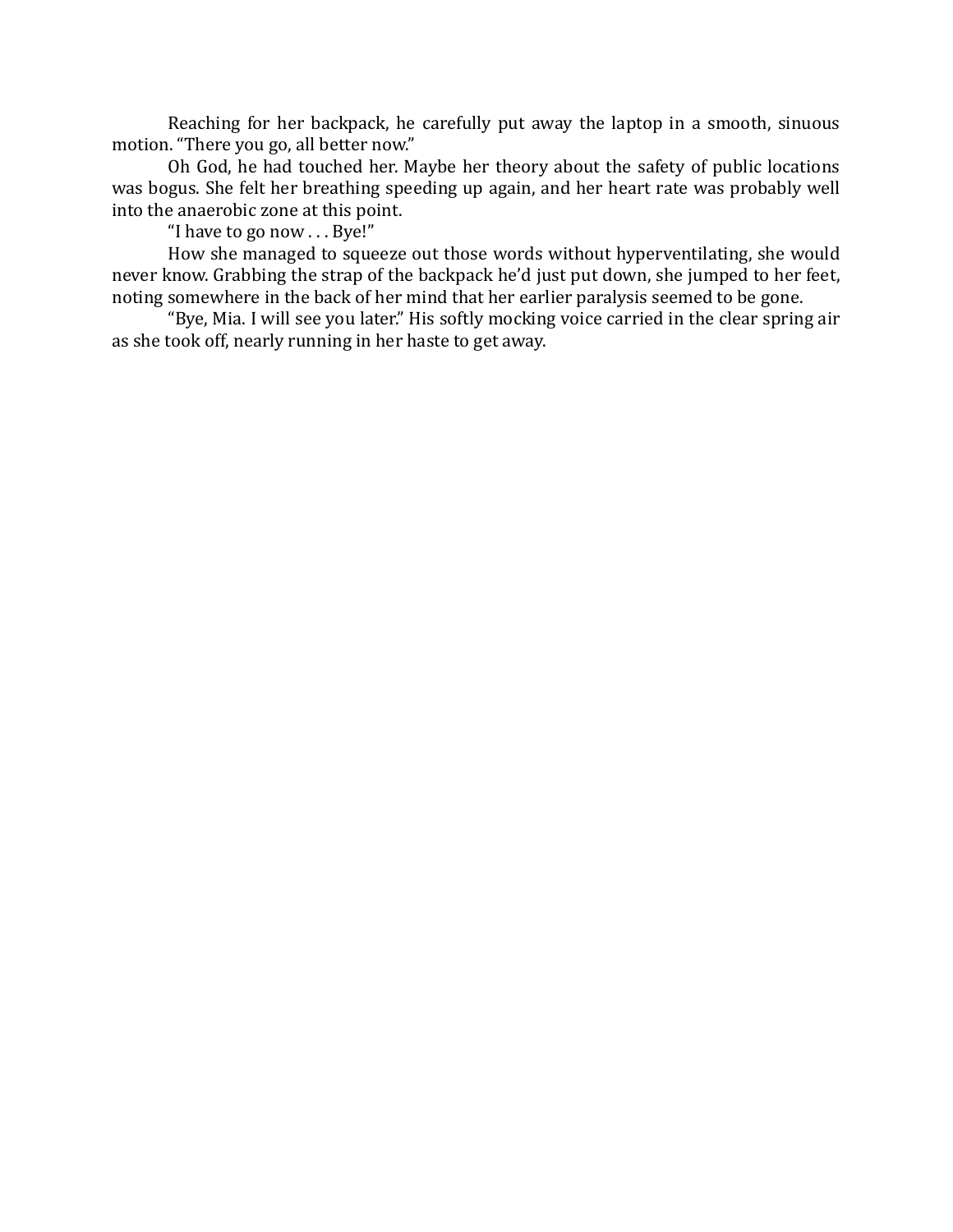### <span id="page-10-0"></span>Chapter 2

"Holy shit! Get out of here! Seriously? Tell me what happened, and don't leave out any details!" Her roommate was nearly jumping up and down in excitement.

"I just told you  $\dots$  I met a K in the park." Mia rubbed her temples, feeling the band of tension around her head left over from her earlier adrenaline overdose. "He sat down on the bench next to me and talked to me for a couple of minutes. Then I told him that I had to go and left." 

"Just like that? What did he want?"

"I don't know. I asked him that, but he just said he wanted to talk."

"Yeah, right, and pigs can fly." Jessie was as dismissive of that possibility as Mia herself had been. "No, seriously, he didn't try to drink your blood or anything?"

"No, he didn't do anything." Except briefly touch her hand. "He just asked me my name and told me his."

Jessie's eyes now resembled big brown saucers. "He told you his name? What is it?" "Korum."

"Of course, Korum the K, makes perfect sense." Jessie's sense of humor often kicked in at the strangest times. They both snickered at the ridiculousness of that statement.

"Did you know immediately that he was a K? How did he look?" Recovering, Jessie continued with her questions.

"I did." Mia thought back to that first moment she saw him. How did she know? Was it his eyes? Or something instinctual in her that knew a predator when she saw one? "I think it maybe had to do with the way he moved. It's difficult to describe. It's definitely inhuman. He looked a lot like the Ks you'd see on  $TV$  – he was tall, good-looking in that particular way that they have, and had strange-looking eyes – they looked almost yellow."

"Wow, I can't believe it." Jessie was pacing the room in circles. "How did he talk to vou? What did he sound like?"

Mia let out a sigh. "Next time I get ambushed in the park by an extraterrestrial, I will be sure to have a recording device handy."

"Oh come on, like you wouldn't be curious if you were in my shoes."

True, Jessie did have a point. Sighing again, Mia relayed the whole encounter to her roommate in full detail, leaving out only that brief moment when his hand brushed against hers. For some odd reason, that touch – and her reaction to it – seemed private.

"So you told him 'bye,' and he said he will see you later? Oh my God, do you know what that means?" Far from satisfying Jessie, the detailed story seemed to send her into excitement overdrive. She was now almost bouncing off the walls.

"No, what?" Mia felt weary and drained. It reminded her of the feeling after an interview or an exam, when all she wanted was to give her poor overworked brain a chance to unwind. Maybe she shouldn't have told Jessie about the encounter until tomorrow, when she'd had a chance to relax a bit.

"He wants to see you again!"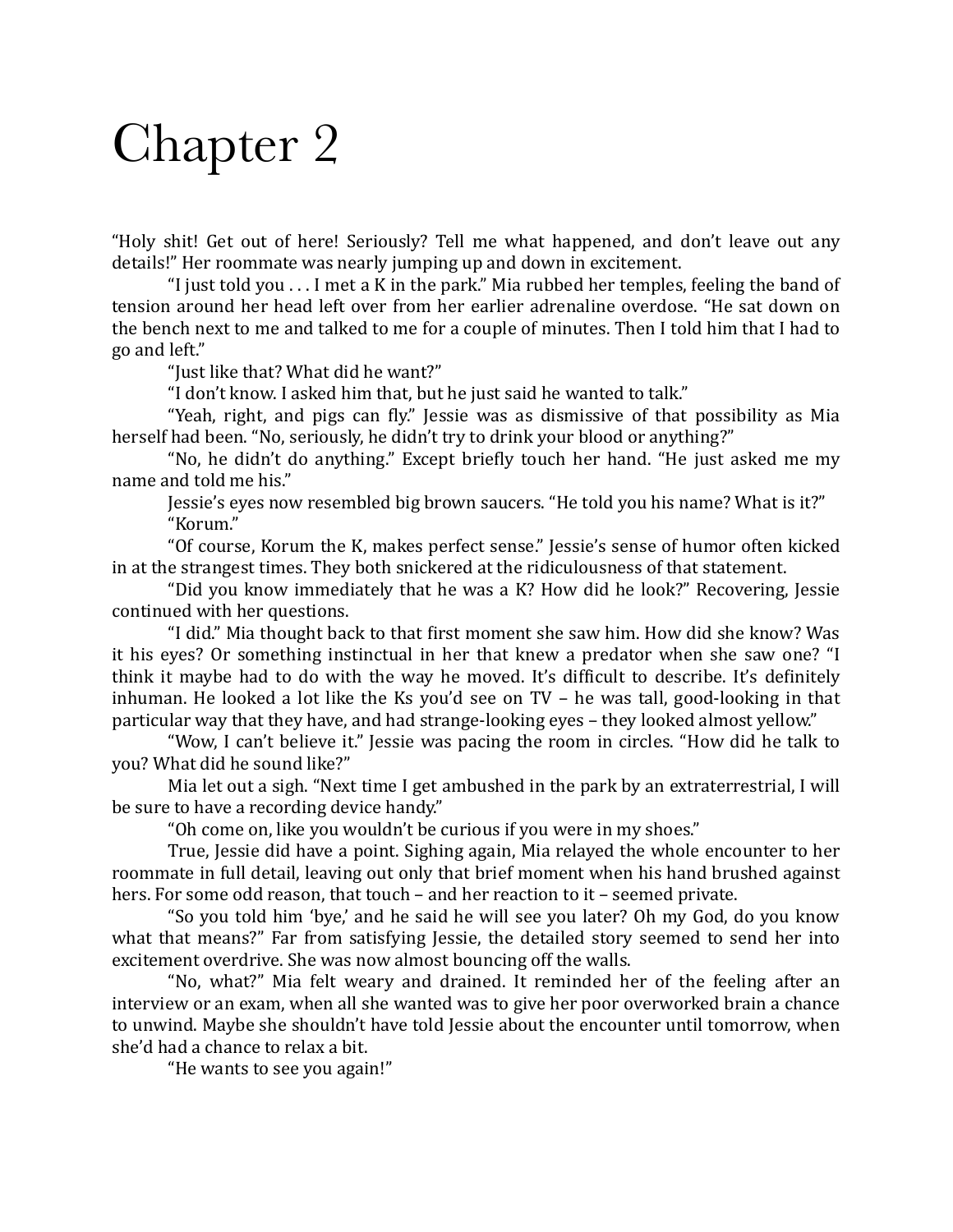"What? Why?" Mia's tiredness suddenly vanished as adrenaline surged through her again. "It's just a figure of speech! I'm sure he meant nothing by that – English is not even his first language! Why would he want to see me again?"

"Well, you did say he thought you were pretty  $-$ "

"No, I said that *he* said he was there to meet 'a pretty curly-haired girl.' He was just mocking me. I'm sure that was just his way of toying with me  $\dots$  He was probably just bored standing there, so he decided to come by and talk to me. Why would a K be interested in me?" Mia cast a disparaging glance in the mirror at her two-year-old Uggs, worn jeans, and a too-big sweater she got on sale at Century 21.

"Mia, I told you, you're constantly underestimating your appeal." Jessie sounded earnest, the way she always did when trying to boost Mia's self-confidence. "You look very cute, with that big mass of curly hair. Plus, you have really pretty eyes – very unusual, to have blue eyes with hair as dark as yours -"

"Oh, please, Jessie." Mia rolled said eyes. "I'm sure *cute* doesn't cut it if you're a gorgeous K. Besides, you're my friend - you have to say nice stuff to me."

As far as Mia was concerned, Jessie was the pretty one in the room. With her curvy athletic build, long black hair, and smooth golden skin, Jessie was every guy's fantasy – particularly if they happened to like Asian girls. A former high school cheerleader, her roommate of the last three years also had the outgoing personality to match her looks. How the two of them had become such good friends will always remain a mystery to Mia, as her own social skills at the age of eighteen had been all but nonexistent.

Thinking back to that time, Mia remembered how lost and overwhelmed she'd felt arriving in the big city after spending all her life in a small town in Florida. New York University was the best school she'd been accepted to, and her financial aid package ended up being generous, making her parents very happy. However, Mia herself had been far from excited about going to a big-city school with no real campus. Getting caught up in the competitive college application process, she'd applied to most of the top fifteen schools, only to face numerous rejections and inadequate financial aid offers. NYU had seemed like the best alternative all around. Local Florida schools had not even been considered by Mia's parents at the time, as the rumor had been that the Ks might set up a Center in Florida and her parents wanted her far away from there if that happened. It hadn't happened – Arizona and New Mexico ended up being the preferred K locales in the United States. However, by then it was too late. Mia had started her second semester at NYU, met Jessie, and slowly began to fall in love with New York City and everything it had to offer.

It was funny how everything turned out. Only five years ago, most people thought they were the only intelligent beings in the universe. Sure, there had always been crackpots claiming UFO sightings, and there had even been things like SETI – serious, governmentfunded efforts to explore the possibility of extraterrestrial life. But people had no way of knowing whether any kind of life – even single-celled organisms – actually existed on other planets. As a result, most had believed that humans were special and unique, that homo sapiens were the pinnacle of evolutionary development. Now it all seemed so silly, like when people in the Middle Ages thought that the Earth was flat and that the moon and the stars revolved around it. When the Krinar arrived early in the second decade of the twentyfirst century, they upended everything that scientists thought they knew about life and its origins.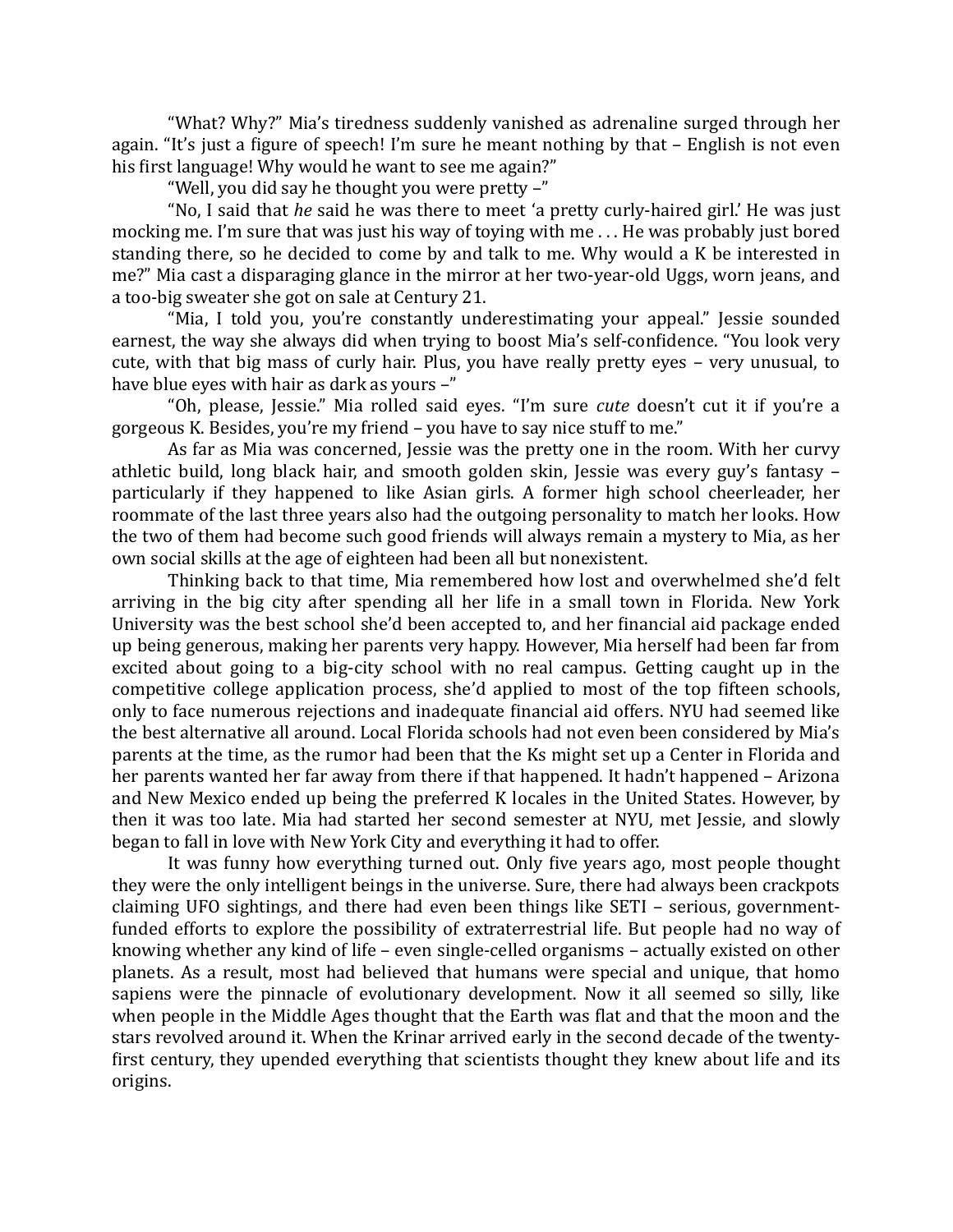"I'm telling you, Mia, I think he must've liked you!" Jessie's insistent voice interrupted her musings.

Sighing, Mia turned her attention back to her roommate. "I highly doubt it. Besides, what would he want from me even if he did? We're two different species. The thought of him liking me is just plain scary  $\dots$  What would he want from me, my blood?"

"Well, we don't know that for a fact. That's just a rumor. Officially, it's never been announced that the Ks drink blood." Jessie sounded hopeful for some weird reason. Maybe Mia's social life was so bad in her roommate's eves that she was eager to have Mia date someone, anyone – same species optional.

"It's a rumor that many people believe. I'm sure there's a reason for that. They're vampires, Jessie. Perhaps not the Draculas of legend, but everyone knows they're predators. That's why they've set up their Centers in isolated areas  $\dots$  so they can do whatever they want there with none the wiser."

"All right, all right." Her excitement waning, Jessie sat down on her bed. "You're right, it would be very scary if he actually did intend to see you again. It's just fun to pretend sometimes that they're simply gorgeous humans from outer space, and not a completely different mystery species."

"I know. He was unbelievably good-looking." The two girls exchanged understanding glances. "If only he were human . .."

"You're too picky, Mia. I've always told you that." Shaking her head in mock reproach, Jessie used her most serious tone of voice. Mia looked at her in disbelief, and they both burst out laughing.

\* \* \*

That night, Mia slept restlessly, her mind replaying the encounter over and over. As soon as she would drift off to sleep, she would see those mocking amber eyes and feel that electrifying touch on her skin. To her embarrassment, her unconscious mind took things even further, and Mia dreamed of him touching her hand. In her dream, his touch would send shivers through her entire body, warming her from within – then he would slide his hand up her arm, cupping her shoulder, and bring her toward him, mesmerizing her with his gaze as he leaned in for the kiss. Her heart racing, Mia would close her eyes and lean toward him, feeling his soft lips touch hers, sending waves of warm sensations throughout her body.

Waking up, Mia felt her heart pounding in her chest and heat pooling slowly between her legs. It was 5 a.m. and she'd barely slept for the last five hours. Dammit, why was a brief encounter with an alien having such an effect on her? Maybe Jessie was right, and she needed to get out more, meet some more guys. Over the past three years, under Jessie's tutelage, Mia had shed a lot of her former shyness and awkwardness. For her high school graduation, her parents got her laser eye surgery, and her post-braces smile was nice and even. She now felt comfortable going to a party where she knew at least a few people, and she could even go out dancing after having a sufficient number of shots. But for some reason, the dating world still eluded her. The few dates she'd been on in recent months had been disappointing, and she couldn't remember the last time she had actually kissed a guy. Maybe it was that nice kid from biology last year? For some reason, Mia had never clicked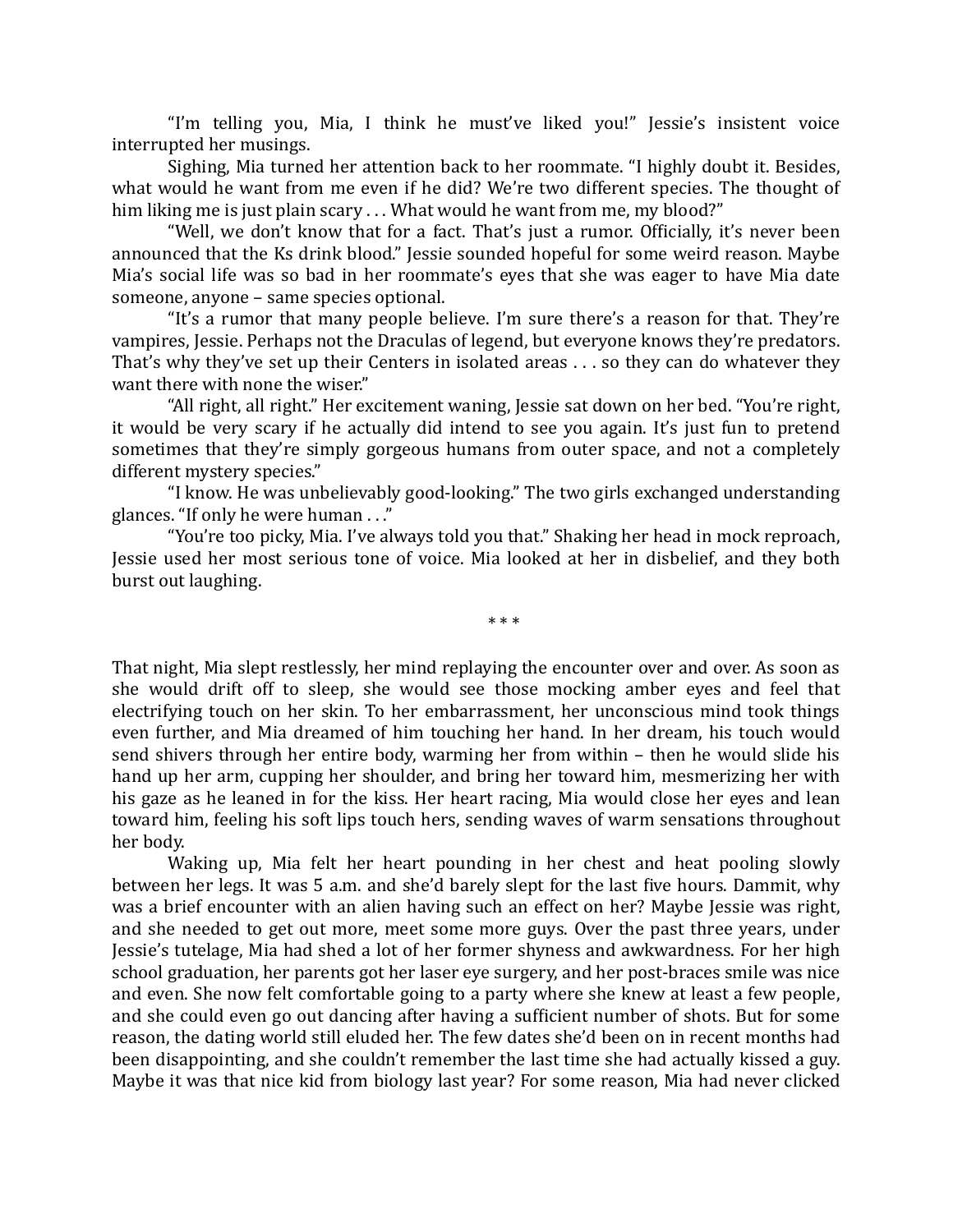with any of the men she'd met, and it was becoming embarrassing to admit that she was still a virgin at twenty-one years of age.

Thankfully, she and Jessie no longer shared a room, having found a flex one-bedroom that could be converted into a two-bedroom apartment for a reasonable (for NYC) rate of only \$2,380. Having her own room meant a degree of freedom and privacy that was very nice in situations like this.

Turning on her bedside lamp, Mia looked around the room, making sure that the door to her bedroom was fully closed. Reaching into her bedside drawer, she took out a small package that was normally hidden all the way in the back of the drawer behind her face cream, hand lotion, and a bottle of Advil. Carefully unwrapping the bundle, she took out the tiny rabbit-ears vibrator that had been a gag gift from her older sister. Marisa had given it to her for high school graduation with the joking admonition to use it whenever she "felt the urge" and "to stay away from those horny college boys in the big city." Mia had blushed and laughed at the time, but the thing had actually proven handy. At certain times in the dark of the night, when her loneliness became more acute, Mia played with the device, gradually exploring her body and learning what a real orgasm felt like.

Pressing the small object to the sensitive nub between her legs, Mia closed her eves and relived the sensations brought on by her dream. Gradually increasing the speed of vibration on the toy, she let her imagination soar, picturing the K's hands on her body and his lips kissing her, stroking her, touching her in sensitive and forbidden places, until the ball of tension deep within her belly got even tighter and exploded, sending tingly warmth all the way to her toes.

\* \* \*

The next morning, Mia woke up to a grey and overcast sky. Reaching for the phone to check the weather, she groaned. Ninety percent chance of rain with temperature in the midforties. Just what she needed when her Sociology paper awaited. Oh well, maybe she would make it to the library before the rain starts.

Jumping out of bed, she pulled on her comfiest pair of sweats, a long-sleeved T-shirt, and a big hooded sweater she got on a high-school trip to Europe. It was her studying/ paper-writing outfit, and it looked just as ugly today as it had the first time she'd worn it while cramming for her algebra test in tenth grade. The clothes fit her about the same now too, as she seemed to have developed a disgusting inability to gain inches either in girth or height since the age of fourteen.

Hastily brushing her teeth and washing her face, Mia stared critically in the mirror. A pale, slightly freckled face looked back at her. Her eyes were probably her best feature, an unusual shade of blue-grey that contrasted nicely with her dark hair. Her hair, on the other hand, was a whole different animal. If she spent an hour carefully blowdrying it with a diffuser, then she could maybe get her corkscrew curls to resemble something civilized. Her normal routine of going to sleep with it wet, however, was not conducive to anything but the frizzy mess she had on her head right now. Letting out a deep sigh, she ruthlessly pulled it back into a thick ponytail. Some day soon, when she had a real job, she might go to one of those expensive salons and try to get a straightening treatment. For now, since she didn't have an hour each morning to waste on her hair, Mia figured she just had to live with it.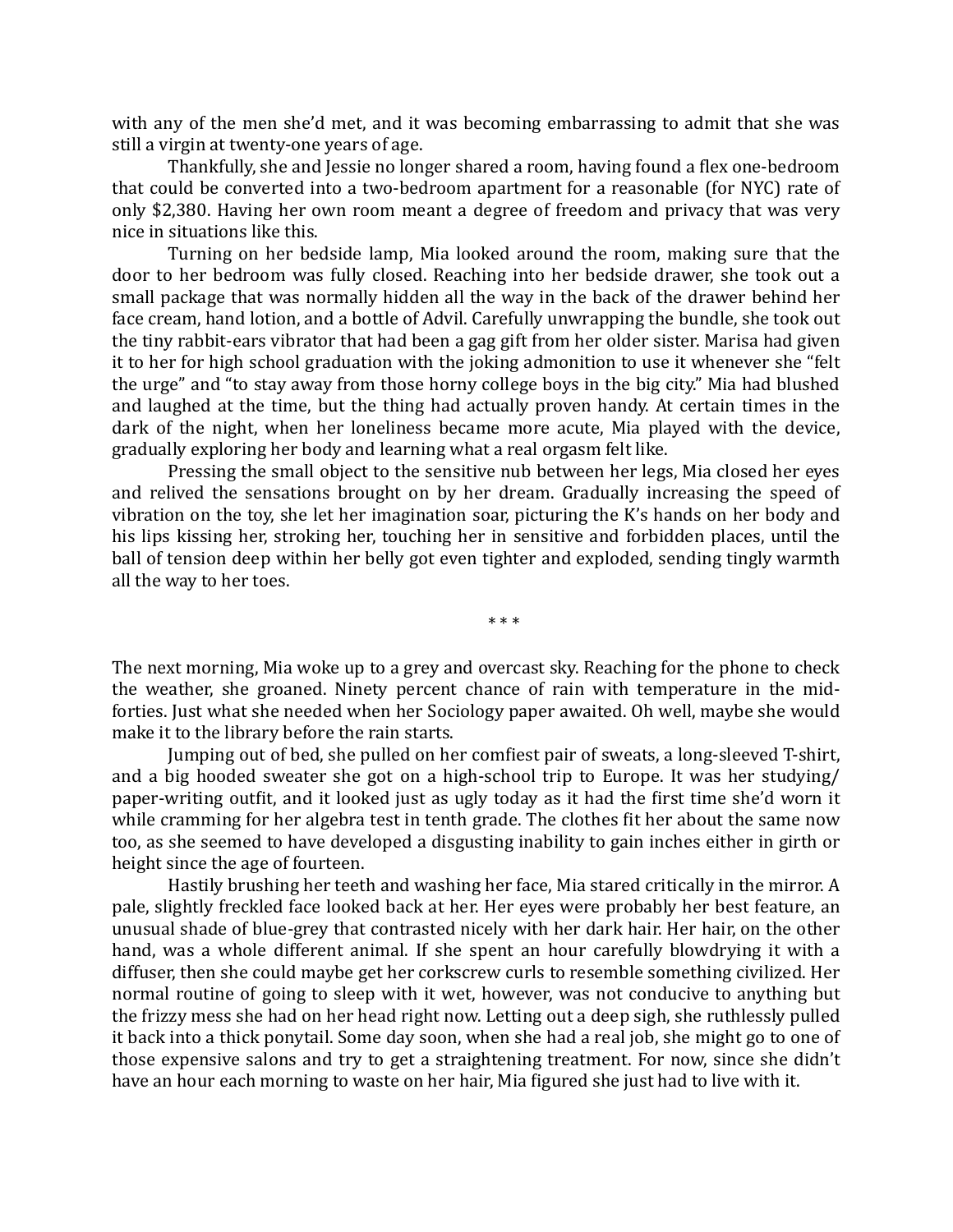Library time. Grabbing her backpack and her laptop, Mia pulled on her Uggs and headed out of the apartment. Five flights of stairs later, she exited her building, paying little attention to the peeling paint on the walls and the occasional cockroach that liked to live near the garbage chute. Such was student life in NYC, and Mia was one of the lucky ones to have a semi-affordable apartment so close to campus.

Real estate prices in Manhattan were as high as they'd ever been. In the first couple of years after the invasion, apartment prices in New York had cratered, just as they had in all the major cities around the world. With the hokey invasion movies still ruling the public's imagination, most people figured that cities would be unsafe and departed for rural areas if they could. Families with children  $-$  already a rare commodity in Manhattan  $-$  left the city in droves, heading for the most remote areas they could find. The Ks had encouraged the migration, as it relieved the worst of the pollution in and around urban areas. Of course, people soon realized their folly, since the Ks wanted nothing to do with the major human cities and instead chose to build their Centers in warm, sparsely populated areas around the globe. Manhattan prices skyrocketed again, with a few lucky people making fortunes on the real estate bargains they'd picked up in the crash. Now, more than five years after K-Day – as the first day of the Krinar invasion came to be called – New York City rents were again testing record highs.

Lucky me, Mia thought with mild irritation. If only she'd been a couple of years older, she could've rented her current apartment for less than half the price. Of course, there was something to be said for graduating next year, instead of in the depths of the Great Panic – the dark months after Earth first faced the invaders.

Stopping by the local deli, Mia ordered a lightly toasted bagel (whole-grain, of course, the only kind available) with an avocado-tomato spread. Sighing, she remembered the delicious omelets her mom used to make, with crumbled bacon, mushrooms, and cheese. Nowadays, mushroom was the only ingredient on that list that was in any way affordable for a college student. Meat, fish, eggs, and dairy were premium products, available only as an occasional treat – the way foie gras and caviar used to be. That was one of the main changes that the Krinar had implemented. Having decided that the typical developed-world diet of the early twenty-first century was harmful both to humans and their environment, they shut down the major industrial farms, forcing meat and dairy producers to switch to growing fruits and vegetables. Only small farmers were left in peace and allowed to grow a few farm animals for special occasions. Environmental and animalrights organizations had been ecstatic, and obesity rates in America were quickly approaching Vietnam's. Of course, the fallout had been huge, with numerous companies going out of business and food shortages during the Great Panic. And later on, when the Krinar's vampiric tendencies were discovered (though still not officially proven), the Far Right activists had claimed that the real reason for the forced change in diet was that it made the human blood taste sweeter to the Ks. Be that as it may, the majority of the food that was available and affordable now was disgustingly healthy.

"Umbrella, umbrella, umbrella!" A scruffy-looking man stood on the corner, hawking his wares in a strong Middle Eastern accent. "Five-dollar umbrella!"

Sure enough, less than a minute later, a light drizzle began. For the umpteenth time, Mia wondered if the street umbrella vendors had some kind of sixth sense about rain. They always seemed to appear right before the first drop fell, even if there was no rain in the forecast. As tempting as it was to buy an umbrella to stay dry, Mia only had a few blocks left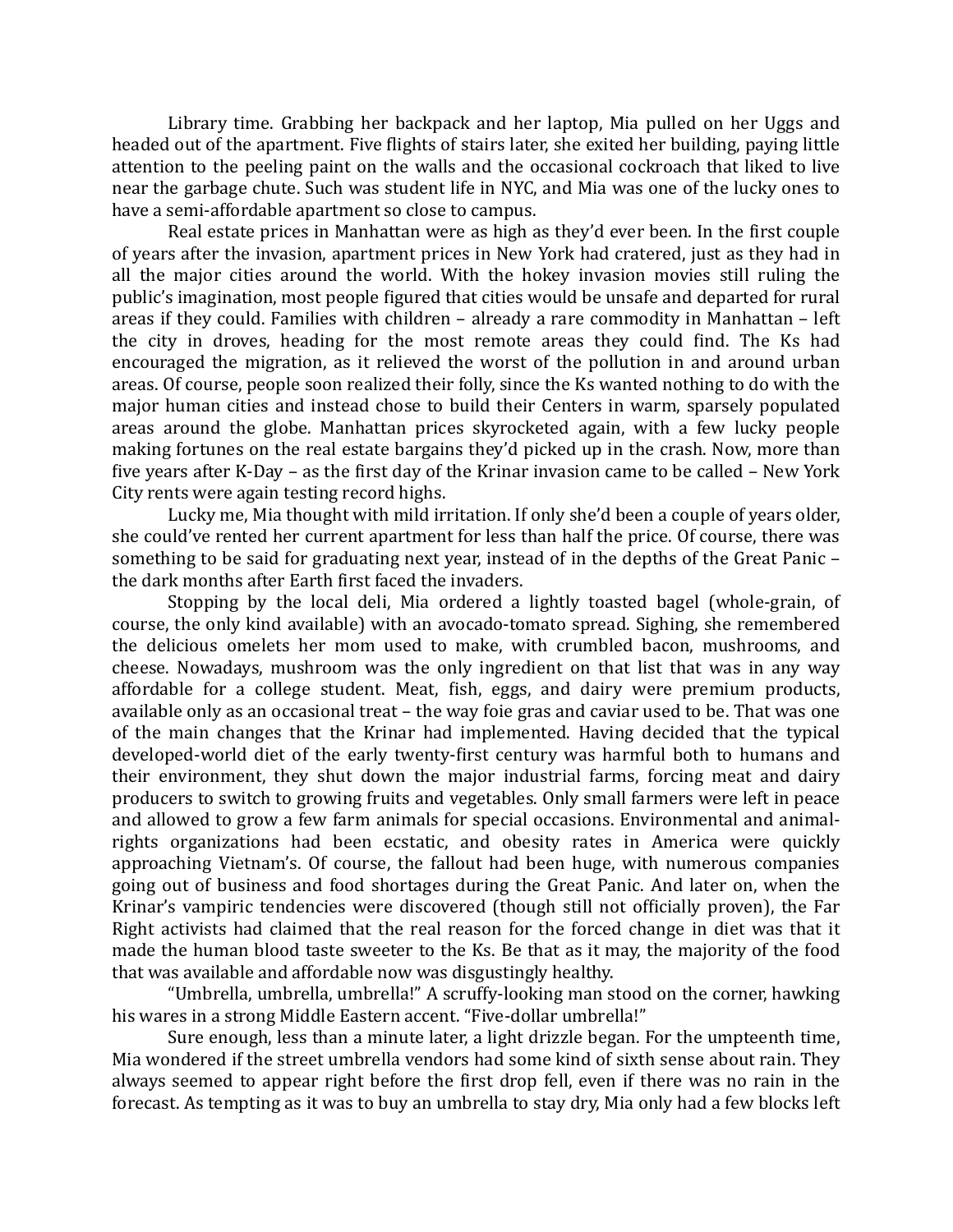to go and the rain was too light to justify an unnecessary expenditure of five dollars. She could've brought her old umbrella from home, but carrying an extra object was never high on her list of priorities.

Walking as fast as she could while lugging her heavy bag, Mia turned the corner on West  $4<sup>th</sup>$  Street, with the Bobst Library already in sight, when the downpour began. Crap, she should've bought that umbrella! Mentally kicking herself, Mia broke into a run – or rather a jog, given the backpack weighing her down – as raindrops pelted her face with the force of water bullets. Her hair somehow managed to escape from the ponytail, and was in her face, blocking her vision. A bunch of people rushed past her, hurrying to get out of the rain, and Mia was pushed a few times by pedestrians blinded by the combination of heavy rain and umbrellas held by more fortunate souls. At times like this, being 5'3" and barely a hundred pounds was a severe disadvantage. A big man brushed past her, his elbow bumping into her shoulder, and Mia stumbled, her foot catching on a crack in the sidewalk. Pitching forward, she managed to catch herself with her hands on wet pavement, sliding a few inches on the rough surface.

All of a sudden, strong hands lifted her from the ground, as though she weighed nothing, standing her upright under a large umbrella that the man held over both of their heads. 

Feeling like a dirty, drowned rat, Mia tried to brush her sodden hair off her face with the back of one scraped hand, while blinking the remnants of rain out of her eves. Her nose decided to add to her humiliation, choosing that particular moment to let loose with an uncontrollable sneeze all over her rescuer.

"Oh my God, I'm so sorry!" Mia frantically apologized in utter mortification. Her vision still blurry from the water running down her face, she desperately tried to wipe her nose with a wet sleeve to prevent another sneeze. "So sorry, I didn't mean to sneeze on you like that!"

"No apologies necessary, Mia. Obviously, you got cold and wet. And injured. Let me see your hands."

This could not be happening. Her discomfort forgotten, all Mia could do was stare in disbelief as Korum carefully lifted her wrists palms-up and examined her scrapes. His large hands were unbelievably gentle on her skin, even as they held her in an inescapable grip. Although she was soaked to the skin in chilly mid-April weather, Mia felt like she was about to burst into flames, his touch sending a wave of heat rushing through her body.

"You should get those injuries treated immediately. They could scar if you're not careful. Here, come with me, and we'll get them taken care of." Releasing her wrists, Korum put a proprietary arm around her waist and began shepherding her back toward Broadway.

"Wait, what -" Mia tried to recover her wits. "What are you doing here? Where are you leading me?" The full danger of the situation was just now beginning to hit home, and she began to shiver from a combination of cold and fear.

"You're obviously freezing. I'm getting you out of this rain, and then we'll talk." His tone brooked no disagreement.

Desperately looking around, all Mia saw were people rushing to get out of the pouring rain, not paying any attention to their surroundings. In weather like this, a murder in the middle of the street was likely to go unnoticed, much less the struggles of one small girl. Korum's arm was like a steel band around her waist, completely unmovable, and Mia found herself helplessly going along in whichever direction he was leading her.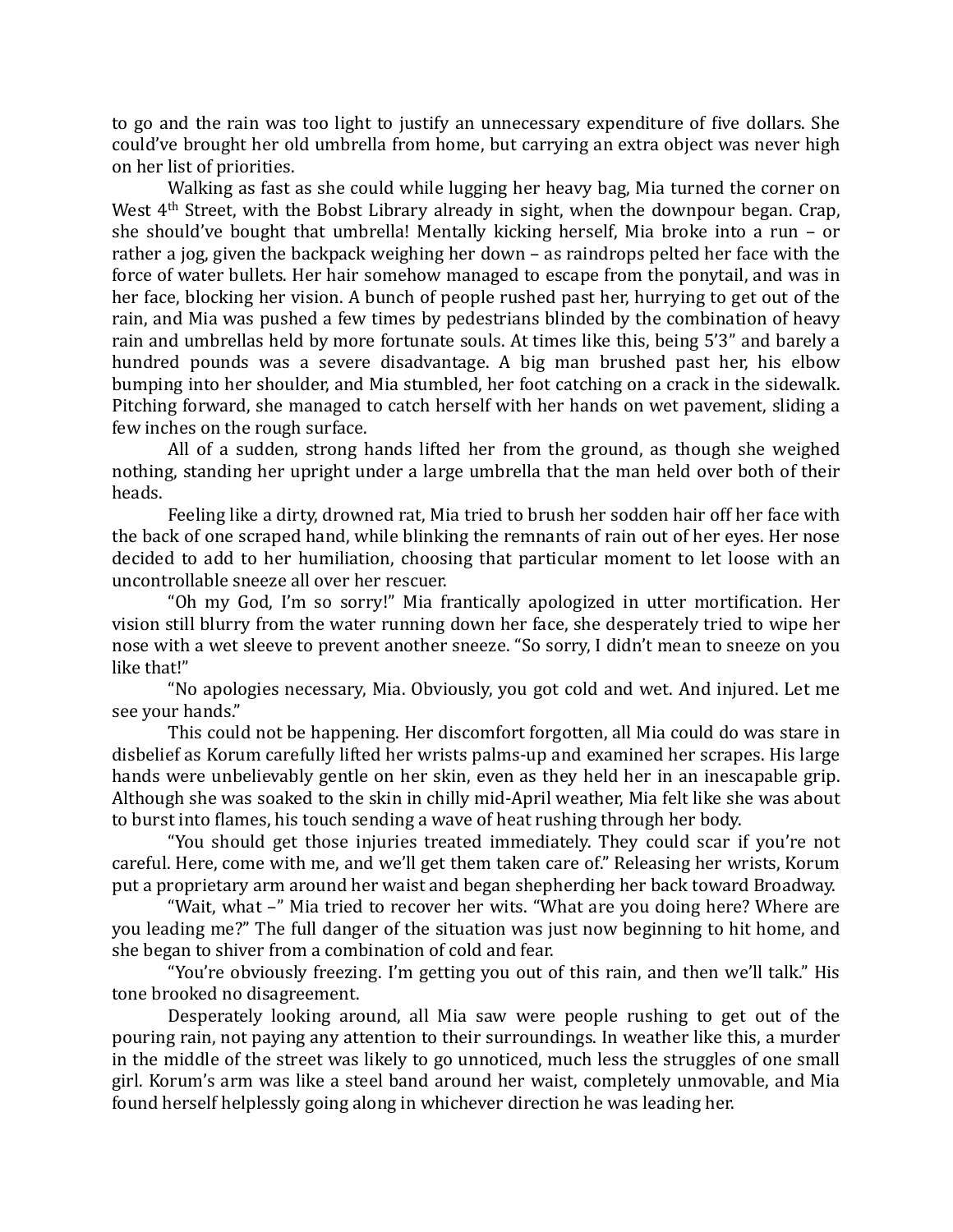"Wait, please, I really can't go with you," Mia protested shakily. Grasping at straws, she blurted out, "I have a paper to write!"

"Oh really? And you're going to write it in this condition?" His tone dripping with sarcasm, Korum gave her a disparaging once-over, lingering on her dripping hair and scraped hands. "You're hurt, and you're probably going to catch pneumonia  $-$  with that puny immune system you've got."

As before, he somehow managed to get a rise out of her. How dare he call her puny! Mia saw red. "Excuse me, my immune system is just fine! Nobody catches pneumonia from getting stuck in the rain these days! Besides, what concern is it of yours? What are you doing here, stalking me?"

"That's right." His reply was smooth and completely nonchalant.

Her temper immediately cooling, Mia felt tendrils of fear snaking through her again. Swallowing to moisten her suddenly dry throat, she could only croak out one word. "W-Why?"

"Ah, here we are." A black limo was sitting at the intersection of West  $4<sup>th</sup>$  and Broadway. At their approach, the automatic doors slid open, revealing a plush creamcolored interior. Mia's heart jumped into her throat. No way was she getting into a strange car with a K who admitted to stalking her.

She dug in her heels and prepared to scream.

"Mia. Get. In. The. Car." His words lashed at her like a whip. He looked angry, his eyes getting more yellow by the second. His normally sensuous-looking mouth appeared cruel all of a sudden, set in an uncompromising line. "Do NOT make me repeat myself."

Shaking like a leaf, Mia obeyed. Oh God, she just wanted to survive this, whatever the K had in store for her. Every horror story she'd ever heard about the invaders was suddenly fresh in her mind, every image from the gruesome fights during the Great Panic. She stifled a sob, watching as Korum got in the limo and closed the umbrella. The car doors slid shut.

Korum pressed the intercom button. "Roger, please take us to my place." He looked much calmer now, eves back to the original golden brown.

"Yes, sir." The driver's reply came from behind the partition that fully blocked him from view.

*Roger?* That was a human name, Mia thought in desperation. Maybe he could help her, call the police on her behalf or something. Then again, what could the police do? It's not like they could arrest a K. As far as Mia knew, they were above the reach of human law. He could pretty much do anything he wanted with her, and there was no one to stop him. Mia felt tears running down her rain-wet face as she thought about her parents' grief when they found out that their daughter was missing.

"What? Are you crying?" Korum's voice held a note of incredulity. "What are you, five?" He reached for her, his fingers locking around her upper arms, and pulled her closer to stare into her face. At his touch, Mia started shaking even harder, gasping sobs breaking out of her throat.

"Hush, now. There's no need for that. Shhh . . ." Mia suddenly found herself cradled fully on his lap, her face pressed against a broad chest. Still sobbing, she vaguely registered a pleasant scent of freshly laundered clothing and warm male skin, as his hand moved in soothing circles on her back. He really was treating her like a five-year-old crying over a boo-boo, she thought semi-hysterically. Strangely enough, the treatment was working. Mia felt her fear ebbing as he held her gently in those powerful arms, only to be replaced by a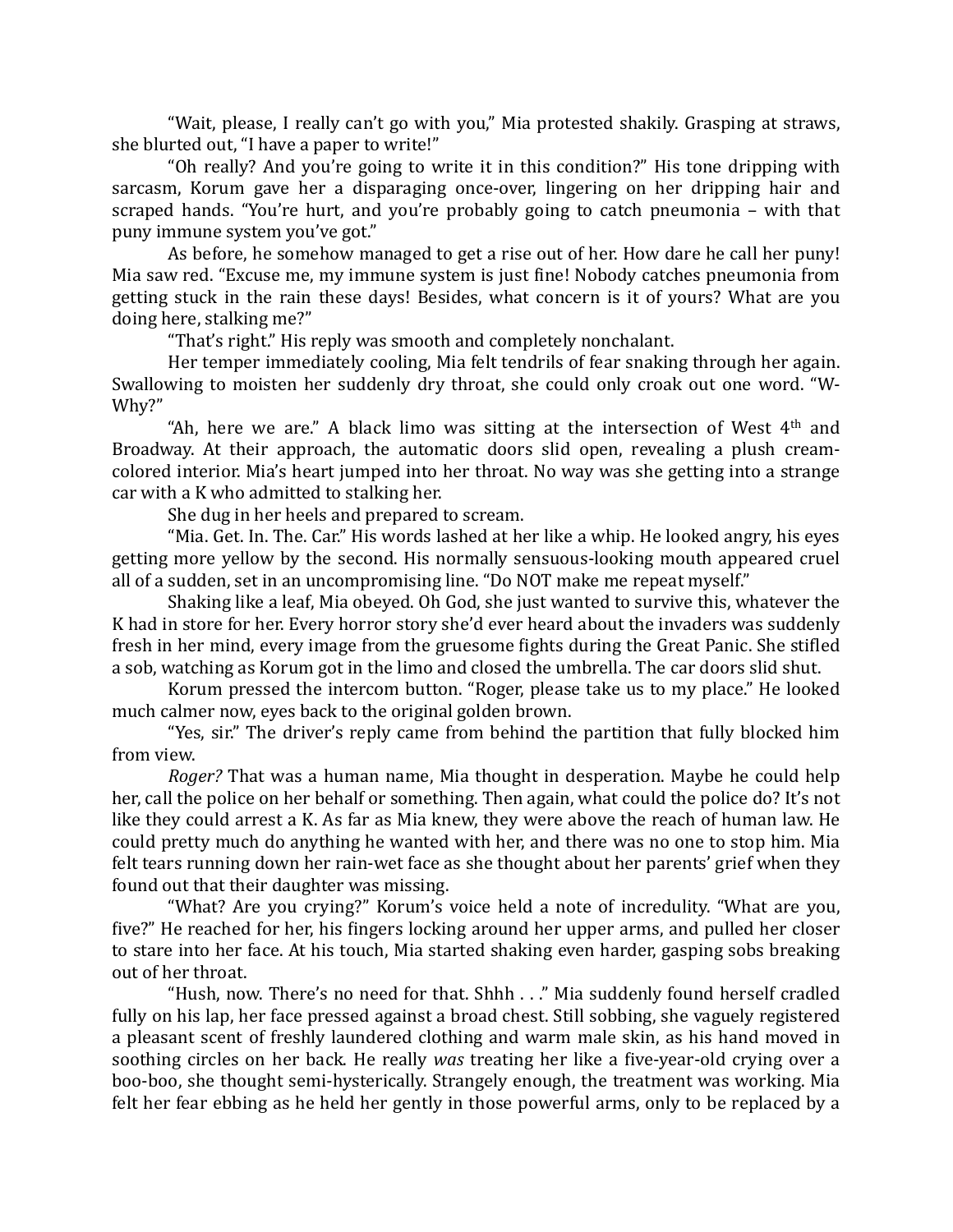growing sense of awareness and a warm sensation somewhere deep inside. Adrenaline amplified attraction, she realized with a peculiar detachment, remembering a study on the subject from one of her psychology classes.

Still ensconced on his lap, she managed to pull away enough to look up at his face. Up close, his appearance was even more striking. His skin, a warm golden hue that was a couple of shades darker than her roommate's, was flawless and seemed to glow with perfect health. Thick black lashes surrounded those incredible light-colored eyes – which were framed by the straight dark slashes of his eyebrows.

"Are you going to hurt me?" The question escaped her before she could think any better of it.

Her kidnapper let out a surprisingly human-like sigh, sounding exasperated. "Mia, listen to me, I mean you no harm . . . Okay?" He looked straight into her eyes, and Mia couldn't look away, mesmerized by the yellow flecks in his irises. "All I wanted was to get you out of the rain and to treat your injuries. I'm taking you to my place because it's nearby, and I can provide you with both medical assistance and a change of clothes there. I really didn't mean to scare you, much less get you into this kind of state."

"But you said  $\ldots$  you said you were stalking me!" Mia stared at him in confusion.

"Yes. Because I found you interesting at the park and wanted to see you again. Not because I want to hurt you." He was now rubbing her upper arms with a gentle up-anddown motion, as though soothing a skittish horse.

At his admission, a wave of heat surged through her body. Did that mean he was attracted to her? Her heart rate picked up again, this time for a different reason.

There was something else she needed to understand. "You forced me to get into the  $car \ldots$ "

"Only because you were being stubborn and refusing to listen to common sense. You were wet and cold. I didn't want to waste time arguing in the rain when a warm car was standing right there." Put like that, his actions sounded downright humanitarian.

"Here." Pulling a tissue from somewhere, he carefully blotted the remaining tears on her face and gave her another tissue to wipe her nose, watching with some amusement as she tried to blow into it as delicately as possible. "Feeling better now?"

Strangely enough, she did. He could be lying to her, but what would be the point? He could do anything he wanted with her anyway, so why waste time trying to soothe her fears? Her earlier terror gone, Mia suddenly felt exhausted from her emotional roller coaster. As though sensing her state, Korum gathered her closer to him, pressing her face gently against his chest again. Mia did not object. Somehow, sitting there on his lap, inhaling his warm scent and feeling the heat of his body surrounding her, Mia felt better than she had in a long time.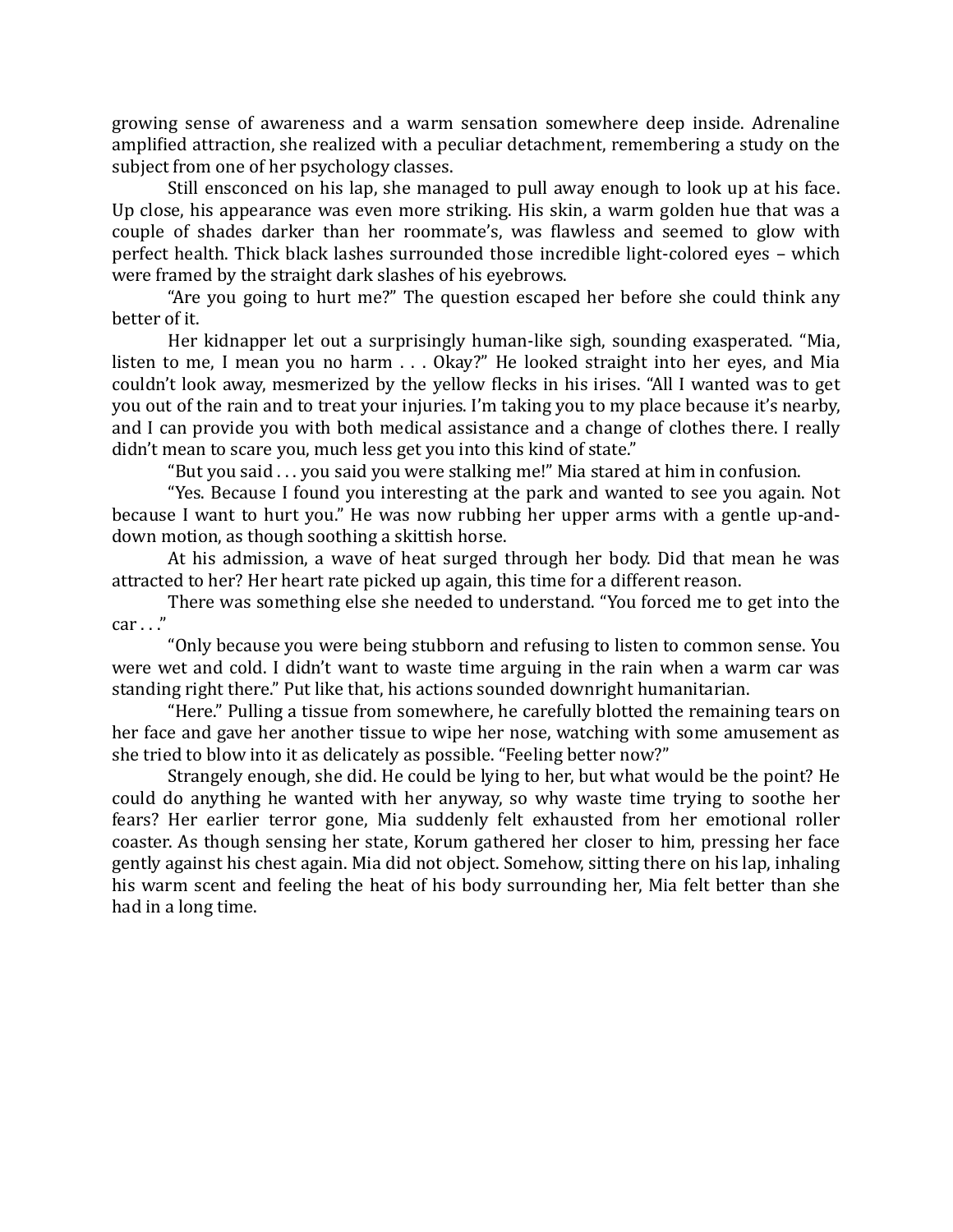### <span id="page-18-0"></span>Chapter 3

"Here we are. Welcome to my humble abode."

Mia stared around in amazement, her gaze lingering on floor-to-ceiling windows looking out over the Hudson, gleaming wooden floors, and luxurious cream-colored furnishings. A few pieces of modern art on the walls and luscious-looking plants near the windows provided tasteful touches of color. It was the most beautiful apartment she had ever seen. And it looked completely human.

"You live here?" she asked in astonishment.

"Only when I come to New York."

Korum was hanging his trench coat in the closet by the door. It was such a simple, mundane action, but somehow his movements were just too fluid to be fully human. He was now clad only in a blue T-shirt and a pair of jeans. The clothes hugged his lean, powerful body to perfection. Mia swallowed, realizing that her incredible surroundings paled next to the gorgeous creature who was apparently occupying them.

How could he afford this place? Were all the Ks rich? When the limo had pulled into the parking garage at the newest luxury high-rise in TriBeCa, Mia had been shocked to find herself escorted to a private elevator that took them directly to the penthouse floor. The apartment looked huge, particularly by Manhattan standards. Did it occupy the entire top floor of the building?

"Yes, the apartment is the whole floor."

Mia blushed, just realizing that she had asked the question out loud. "Umm  $\ldots$  it's a beautiful place you've got here."

"Thank you. Here, sit down." He led her to a plush leather couch - cream-colored, of course. "Let me see your hands."

Mia hesitantly extended her palms, wondering what he intended to do. Use his blood to heal them, the way vampires from popular fiction used to do?

Instead of cutting his palm or doing anything vampiric, Korum brought a thin silvery object toward her right palm. The size and thickness of an old-fashioned plastic credit card, the thing looked completely innocuous. That is, until it began to emit a soft red light directly over her hand. There was no pain, just a pleasant, warm sensation where the light touched her damaged skin. As Mia watched, her scrapes began to fade and disappear, like pencil marks getting erased. Within a span of two minutes, her palm was completely healed, as though there had been nothing there to begin with. Mia tentatively touched the area with her fingers. No pain whatsoever.

"Wow. That is amazing." Mia exhaled sharply, releasing a breath she hadn't even realized she was holding. Of course, she had known that the Ks were far more technologically advanced, but seeing what amounted to a miracle with her own eyes was still shocking.

Korum repeated the process on her other hand. Both of her palms were now completely healed, with no trace of an injury.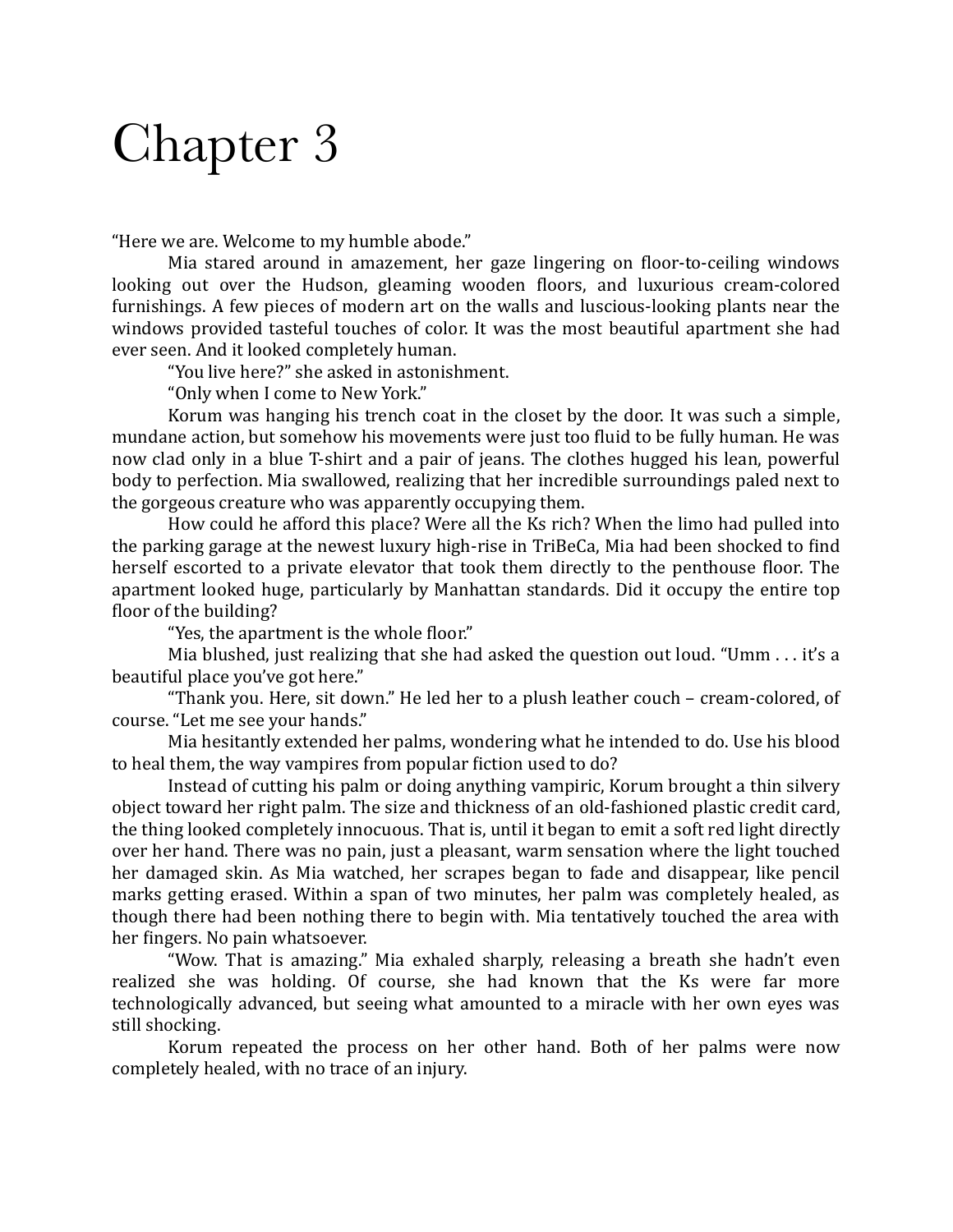"Uh ... thank you for that." Mia didn't really know what to say. Was this a K version of offering a Band-Aid, or did he just perform some kind of a complicated medical procedure on her? Should she offer to pay him? And if he said yes, would he accept student health insurance? *Snap out of it, Mia! You're being ridiculous!* 

"You're welcome," he said softly, still lightly holding her left hand. "Now let's get you changed out of your wet clothes."

Mia's head jerked up in horrified disbelief. Surely he couldn't mean to  $\dots$ 

Before she even had a chance to say anything, Korum blew out an exasperated breath. "Mia, when I said that I don't intend to harm you, I meant it. My definition of harm includes rape, in case you think we have some cultural differences there. So you can relax, and stop jumping at every word I say."

"I'm sorry, I didn't mean to imply  $\ldots$ ." Mia wished the ground would open up and simply swallow her. Of course, he wouldn't rape her. He probably wasn't even interested in her that way. Why would he want some skinny, pale little human when he could have any of the gorgeous K females she'd seen on TV? He'd never said he was attracted to her – just that he found her "interesting." For all she knew, he could be a K scientist studying the New York breed of humans – and he had just found a curly-haired lab rat.

Letting out another sigh, Korum rose gracefully from the couch, his every move imbued with inhuman athleticism. "Here, come with me."

Still feeling embarrassed, Mia barely paid attention to her surroundings as he led her down the hall. However, she couldn't help but gasp at the first sight of the enormous bathroom that lay before her.

The glass shower enclosure was bigger than her entire bathroom back home, and a large elevated jacuzzi occupied the center of the room. The entire bathroom was done in shades of ivory and grey, an unusual combination that nonetheless paired well in this luxurious environment. Two of the walls were floor-to-ceiling mirrors, further adding to the spacious feel. There were plants here too, she noticed with bemusement. Two exoticlooking plants with dark red leaves seemed to be thriving in the corners, apparently getting enough sunlight from the large skylight in the ceiling.

"This is for you." Korum slid open part of the glass wall and took out a large ivory towel and a soft-looking thick grey robe. "You can take a hot shower and change into this, and then I will throw your clothes in the dryer."

With a nod and a murmured thank-you, Mia accepted the two items, watching as Korum exited the room and closed the door behind him.

A sense of unreality gripped her as she stared at the cutting-edge luxury all around her. This could not be happening to her. Could this be a really vivid dream? Surely Mia Stalis, from Ormond Beach, Florida, was not standing here in a bathroom fit for a king, having been told to take a hot shower by a K who had practically kidnapped her in order to heal her insignificant scratches with an alien magic device. Maybe if she blinked a few times, she would wake up back in her cramped room at the apartment she shared with Jessie. 

To test that theory, Mia shut her eyes tightly and opened them again. Nope, she was still standing there, feeling the plush towel and robe heavy in her arms. If this was a dream, then it was the most realistic dream she'd ever had. She might as well take that shower now that the excitement was starting to wear off a bit, she felt the chill from her damp clothes sinking deep into her bones.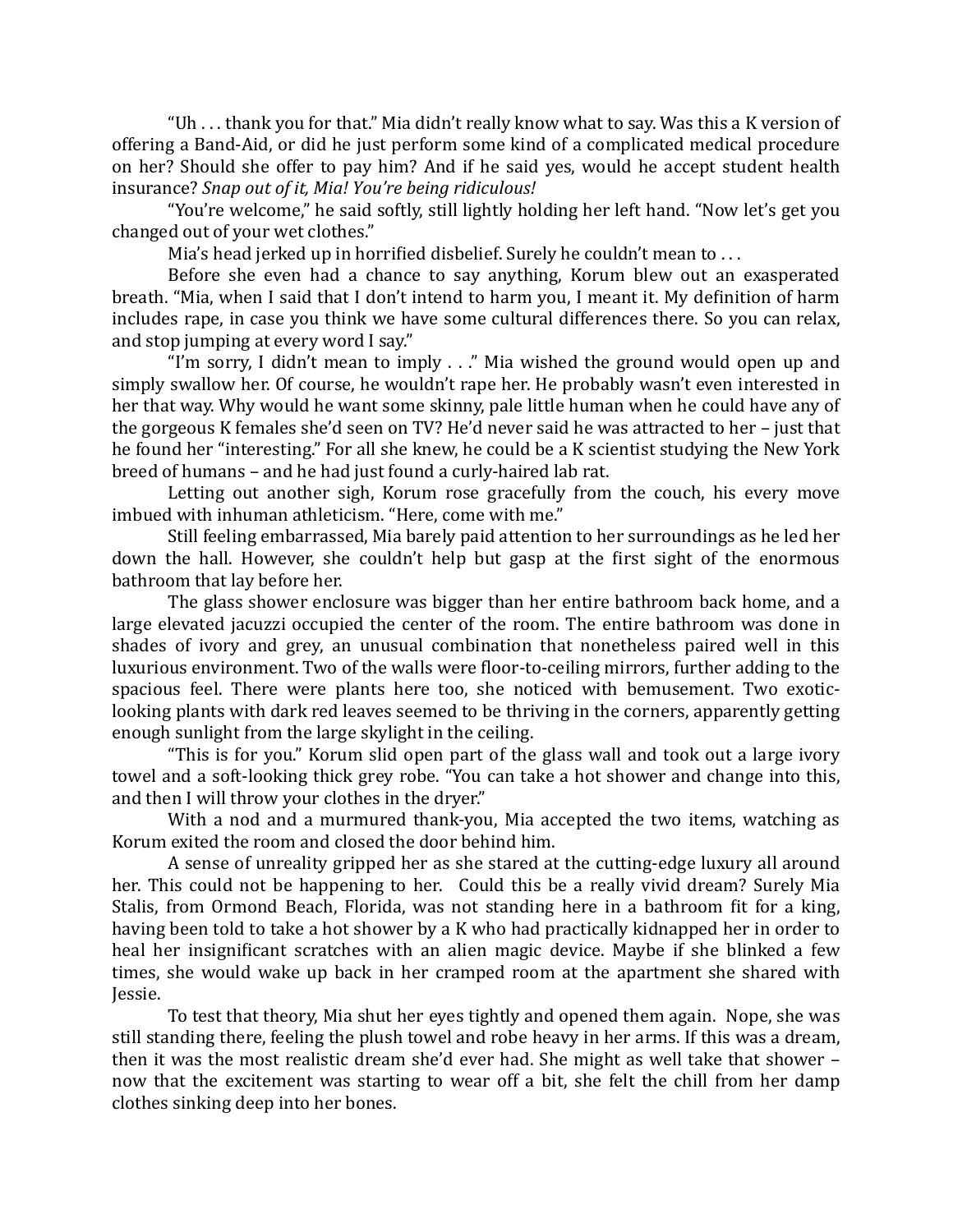Putting down her burden on the edge of the tall jacuzzi tub, Mia walked to the door and locked it. Of course, if Korum really wanted to get in, it was doubtful that the flimsy lock would keep him out. The incredible strength of the Krinar was discovered in the first few weeks after the invasion, when some guerrilla fighters in the Middle East ambushed a small group of Ks in violation of the recently signed Coexistence Treaty. Video footage of the event, recorded by some bystander on his iPhone, showed scenes straight out of a horror science fiction movie. The band of thirty-plus Saudis, armed with grenades and automatic assault rifles, had stood no chance against the six unarmed Ks. Even wounded, the aliens moved at a speed exceeding that of all known living creatures on Earth, literally tearing apart their attackers with bare hands. One particularly dramatic scene showed a K throwing two screaming men – each with one hand – high up into the air. The exact height of the throw was later determined to be about sixty feet. Needless to say, the men had not survived their descent. The sheer savagery of that fight – and some subsequent encounters during the days of the Great Panic – stunned the human population, lending credence to the rumors of vampirism that emerged some months later. For all their advances in technology and seeming eco-consciousness, the Ks could be as brutal and violent as any vampire of legend.

And here she was stuck with one. Who wanted to heal her negligible scratches and have her take a hot shower in his fancy penthouse. And put her clothes in his dryer.

A hysterical giggle escaped Mia at the thought.

Of course, he might like his snacks clean and sweet-smelling, but somehow Mia believed him when he said he didn't want to hurt her. Besides, there was very little she could do about her current situation  $-$  she might as well stop freaking out and take advantage of the most luxurious shower of her life.

Peeling off her wet clothes, Mia caught sight of herself in the mirror. Why was he interested in her? Sure, she was skinny, which was still in vogue, but he probably had the most beautiful women of both species fawning over him. Standing there naked, Mia tried to look at herself objectively and not through the eyes of a self-conscious teenager. The mirror reflected a thin young woman, with small, but nicely rounded breasts, slim hips, and a narrow waist. Her butt was reasonably curvy, considering the rest of her frame. Naked, she didn't look like the shapeless stick figure she always felt like in her baggy clothes. If she were taller, she might even think she had a nice figure. However, her skin was way too pale and the dark mess of curls framing her face was much too frizzy for her to ever be considered more than moderately cute or passably pretty.

Sighing, Mia stepped into the shower. After a brief battle with the touchscreen controls, she figured out how to work them and was soon enjoying warm water coming at her from five different directions. She even used his soap, which had a very faint but pleasing scent of something tropical.

Ten minutes later, Mia regretfully turned off the water and stepped out onto a thick ivory bath rug. She dried herself with the towel Korum had so graciously provided, wrapped it around her wet hair, and put on the robe – which was, to her surprise, only a little big on her. It had to be a woman's robe, she realized with an unpleasant pang of something that felt oddly like jealousy. *Don't be silly, Mia, of course he has female guests!* A creature that gorgeous would hardly be celibate. He might even have a girlfriend or a wife.

Mia swallowed to get rid of an obstruction in her throat that seemed to rise up at that thought. *Stop it, Mia!* She had no idea what he wanted from her, and she had absolutely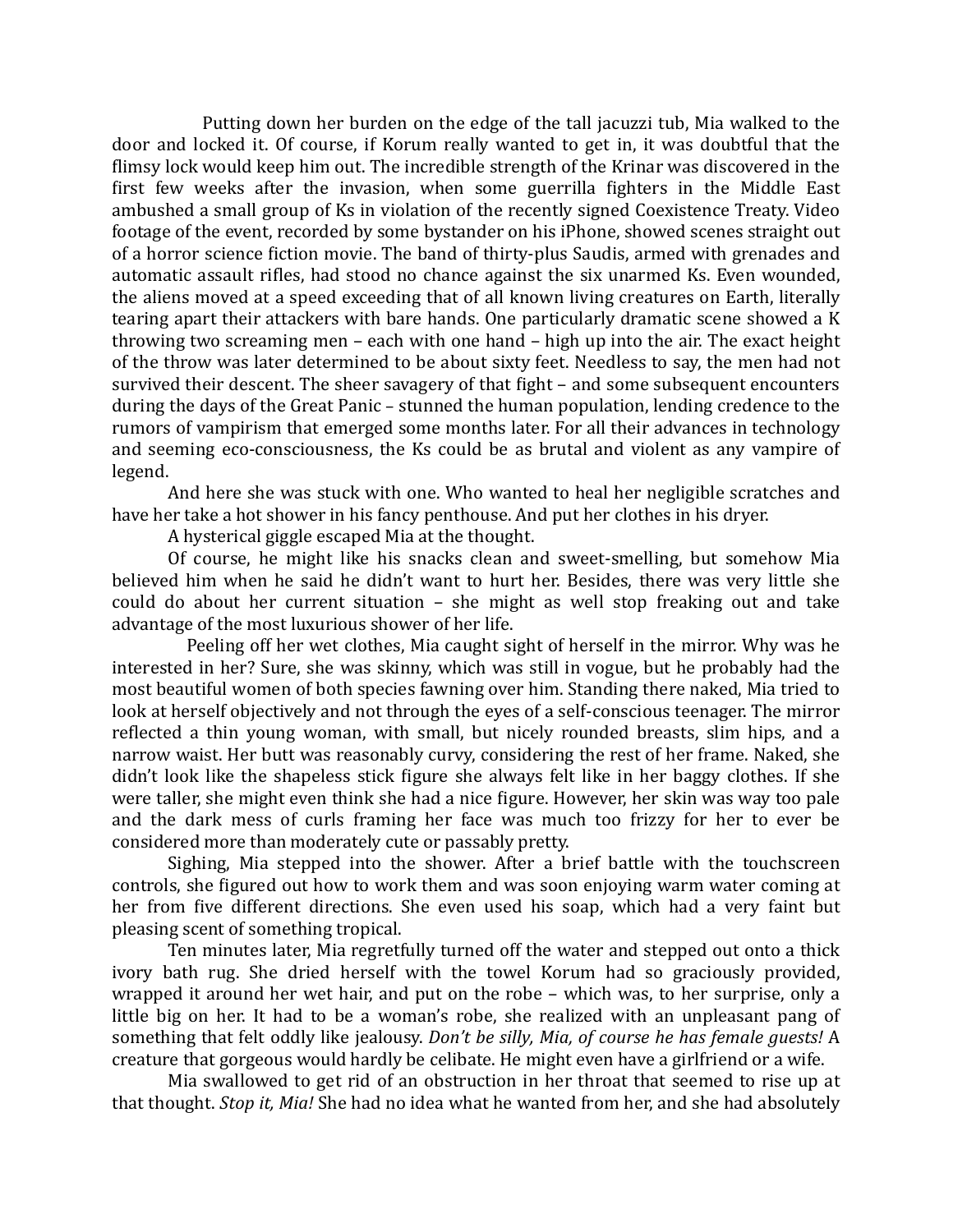no reason to feel like this about an alien from outer space who may or may not drink human blood. 

Padding to the door in her bare feet, Mia picked up her discarded clothes from the floor. They felt wet and yucky in her hands, and she was glad she was no longer wearing them. Carefully opening the door, she peeked out into the hallway, spotting a soft-looking pair of grey house slippers that Korum apparently left for her.

No sign of Korum himself.

Putting on the slippers, Mia left the bathroom and headed to the left, hoping that she was going back toward the living room. The last thing she wanted was to stumble into his bedroom, even though that thought made her feel warm and flushed all over.

He was sitting on the couch, looking at something in his palm. Sensing her presence, he lifted his head, and a big smile slowly lit his face at the sight of her standing there in the too-big robe and turban-like towel on her head.

"You look adorable in that." His voice was low and somehow intimate, even from across the room, making her insides clench in a strangely sexual way. Oh God, what did he mean by that? Was he actually interested in her? Mia was sure she had just turned beet-red as her heart rate suddenly picked up.

"Ah, thanks," she mumbled, unable to think of a better response. Was it her imagination, or did his eves turn an even deeper shade of gold?

"Here, let me have those." Before she had a chance to recover her composure, he was next to her, taking her wet clothes from her slightly shaky arms. "Have a seat, and I'll drop these in the dryer."

With that, he disappeared down the hall. Mia stared after him, wondering if she should be worried. He said he wasn't going to hurt her, but would he take no for an answer if he really was interested in her sexually? More importantly, would she be able to say no, given her response to him thus far?

She'd heard of humans having sex with Ks, so their species were definitely compatible in that way. In fact, there were even websites where people who wanted to have sex with Ks posted ads designed to attract them. Some of the ads must have garnered responses, since the websites stayed in business. Mia always used to think that these xenos – short for xenophiles, a derogatory term for K addicts – were crazy. Sure, most of the invaders tended to be very good-looking, but they were so far from being human that one might as well have sex with a gorilla; there were fewer differences between gorilla and human DNA than between human and Krinar.

Yet here she was, apparently very attracted to one particular K.

A minute later, Korum returned empty-handed, interrupting Mia's chain of thought. "The clothes are drying," he announced. "Are you hungry? I can make us something to eat in the meanwhile."

Ks could cook? Mia suddenly realized that she was, in fact, famished. With all the excitement of the past hour, her bagel breakfast seemed like a very long time ago. Cooking and eating also seemed like a very innocuous way to pass the time.

"Sure, that sounds great. Thank you."

"Okay, come with me to the kitchen, and I'll make something."

With that promise, he walked over to a door she hadn't noticed before and slid it open, revealing a large kitchen. Like the rest of the penthouse, it was striking. Gleaming stainless steel appliances, black and ivory marble floors, and black enameled lava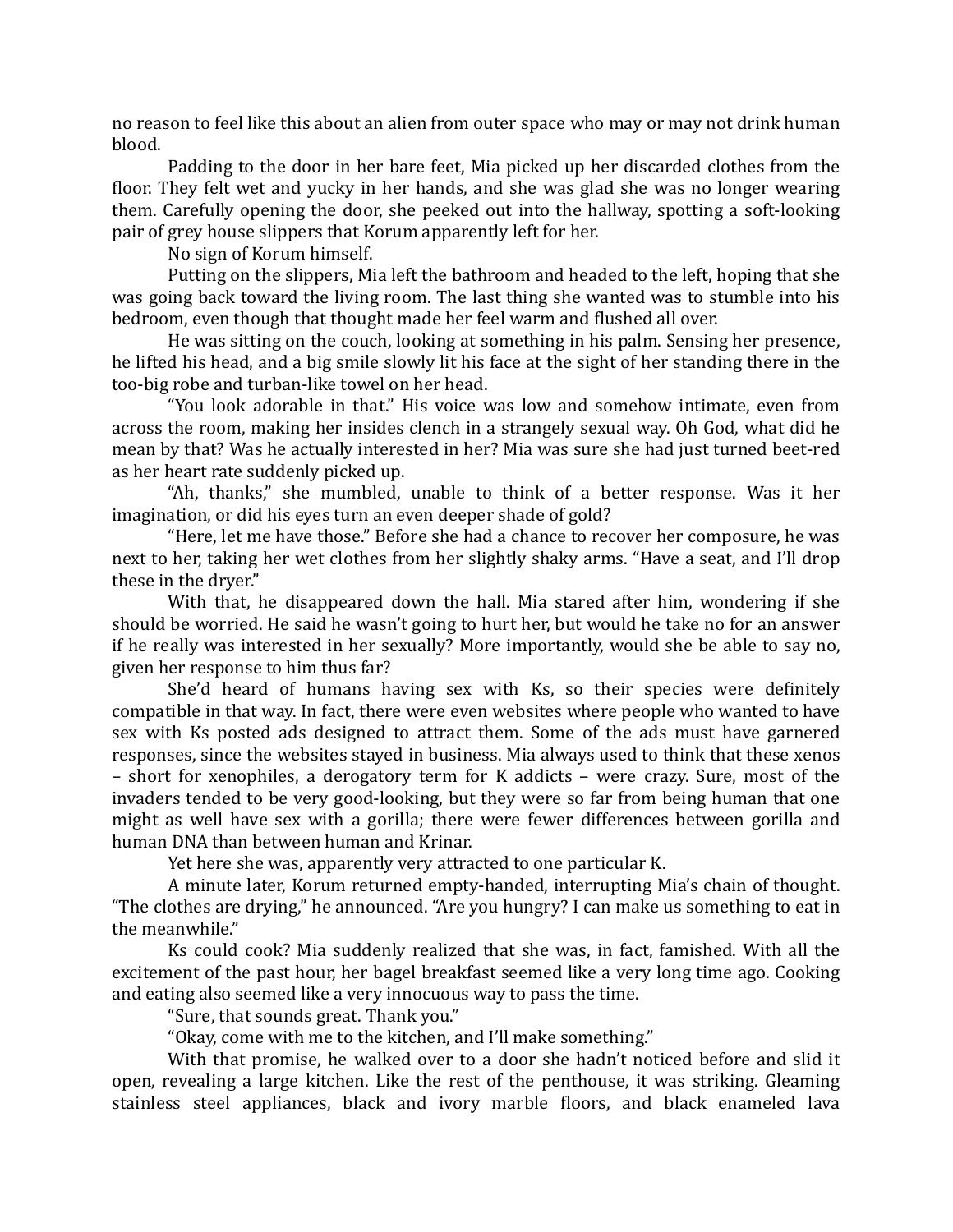countertops populated the space, for an almost futuristic look. Some kind of big-leafed plants in silvery pots hung from the ceiling near the windows, seeming very much at home in an otherwise sterile-looking environment.

"How do you feel about a salad and a roasted veggie sandwich?" Korum was already opening the refrigerator, which looked like the latest version of the iZero  $-$  a smart fridge jointly created by Apple and Sub-Zero a couple of years ago.

"That sounds great, thanks," Mia answered absentmindedly, still studying her surroundings. Something was nagging at her, some obvious question that begged an answer. 

Suddenly, it hit her.

"Your home only has our technology in it," Mia blurted out. "Well, except for the little healing tool you used on me. All of these appliances, all of our technology – it must seem so primitive to you. Why do you use it instead of whatever you guys have instead?"

Korum grinned, revealing the dimple in his left cheek again, and walked over to the sink to rinse the lettuce. "I enjoy experiencing different things. A lot of your technology is really so ingenious, considering your limitations. And, to use one of your sayings, when in Rome $\ldots$ "

"So you're basically slumming," Mia concluded. "Living with the primitives, using their basic tools -"

"If you want to think of it that way."

He started chopping the veggies, his hands moving faster than any professional chef's. Mia stared at him in fascination, struck by the incongruity of a creature from outer space making a salad. All of his movements were fluid and elegant  $-$  and somehow very inhuman. 

"What do you normally eat on Krina?" she asked, suddenly very curious. "Is your diet very different from ours?"

He looked up from the chopping and smiled at her. "It's different in some ways, but very similar in other ways. We're omnivorous like you, but lean even more toward plant foods in our diet. There's a huge variety of edible plants on Krina – more so than here on Earth. Some of our plants are very dense in calories and rich in flavor, so we never quite developed the taste for meat that humans seem to have acquired recently."

Mia blinked, surprised. There was something predatory in the way he moved  $-$  the way all Ks moved. Their speed and strength, as well as the violent streak they'd displayed, did not make sense for a primarily herbivorous species. So there must be something to the vampire rumors after all. If they didn't hunt animals for their meat, then how had they evolved all these hunter-like traits?

She wanted to ask him that, but had a feeling that she might not want to know the answer. If his species really did view humans as prey, it was probably best not to remind him about it when she was alone with him in his lair.

Mia decided to stick with something safer instead. "So is that why you guys emphasize plant foods so much for us? Because you like it yourselves?"

He shook his head, continuing to chop. "Not really. Our main concern was the abuse of your planet's resources. Your unhealthy addiction to animal products was destroying the environment at a much faster rate than anything else you were doing, and that was not something we wanted to see."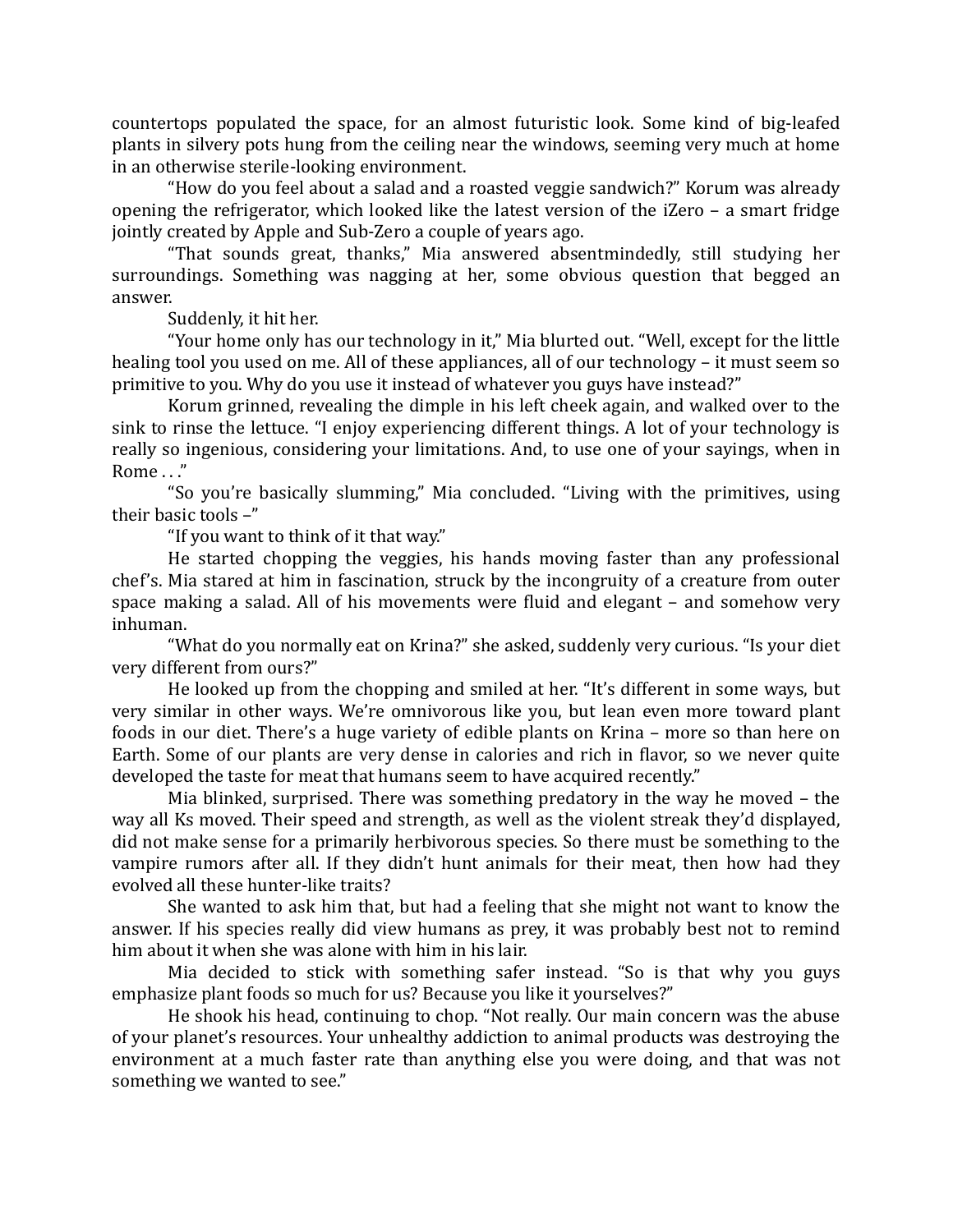Mia shrugged, not being particularly environmentally conscious herself. Since he was being so accommodating, though, she decided to resume her earlier line of questioning. "Is that why you're here in New York, to experience something different?"

"Among other reasons." He turned on the oven and placed sliced zucchini, eggplant, peppers, and tomatoes on a tray inside.

How frustrating. He was being evasive, and Mia didn't like it one bit. She decided to change her approach. "What brings you to Earth in general? Are you one of the soldiers, or the scientists, or do you do something else  $\ldots$ " Her voice trailed off suggestively.

"Why, Mia, are you asking me about my occupation?" He sounded like he was again laughing at her.

Predictably, Mia felt her hackles rising. "Why, yes, I am. Is that classified information?"

He threw back his head and burst out laughing. "Only for curious little girls." Mia stared back at him with a stony expression on her face. Still chuckling, he revealed, "I'm an engineer by profession. My company designed the ships that brought us here."

"The ships that brought you here? But I thought the Krinar had been visiting Earth for thousands of years before you formally came here?" That had been one of the most striking revelations about the invaders - the fact that they'd been observing humans and living among them long before K-Day.

He nodded, still smiling. "That's true. We've been able to visit you for a long time. However, traveling to Earth had always been a dangerous task  $-$  as was space travel in general – so only a few intrepid individuals would attempt it at any given time. It's only in the past few hundred years that we fully perfected the technology for faster-than-light travel, and my company succeeded in building ships that could safely transport thousands of civilians to this part of the universe."

That was interesting. She'd never heard this before. Was he telling her something that wasn't public knowledge? Encouraged and unbearably curious, Mia continued with her questions. "So have *you* been to Earth before K-Day?" she asked, staring at him in wide-eyed fascination.

He shrugged  $-$  a human gesture that was apparently used by the Ks as well. "A couple of times."

"Is it true that all our UFO sightings are based on actual interactions with the Krinar?"

He grinned. "No, that was mostly weather balloons and your own governments testing classified aircraft. Less than one percent of those sightings could actually be attributed to us."

"And the Greek and Roman myths?" Mia had read recent speculation that the Krinar may have been worshipped as deities in antiquity, giving rise to the Greek and Roman polytheistic religions. Of course, even today, some religious groups had embraced the Ks as the true creators of humankind, spawning an entirely new movement dedicated to venerating and emulating the invaders. The Krinarians, as these K-worshippers were known, sought every opportunity to interact with the beings they viewed as real-life gods, believing it increased their odds of reincarnating as a K. The Big Three  $-$  Christianity, Islam, and Judaism - had reacted very differently, refusing to accept that Ks were in any way responsible for the origin of life on Earth. Some more extreme religious factions had even declared the Krinar to be demons and claimed that their arrival was part of the end-of-days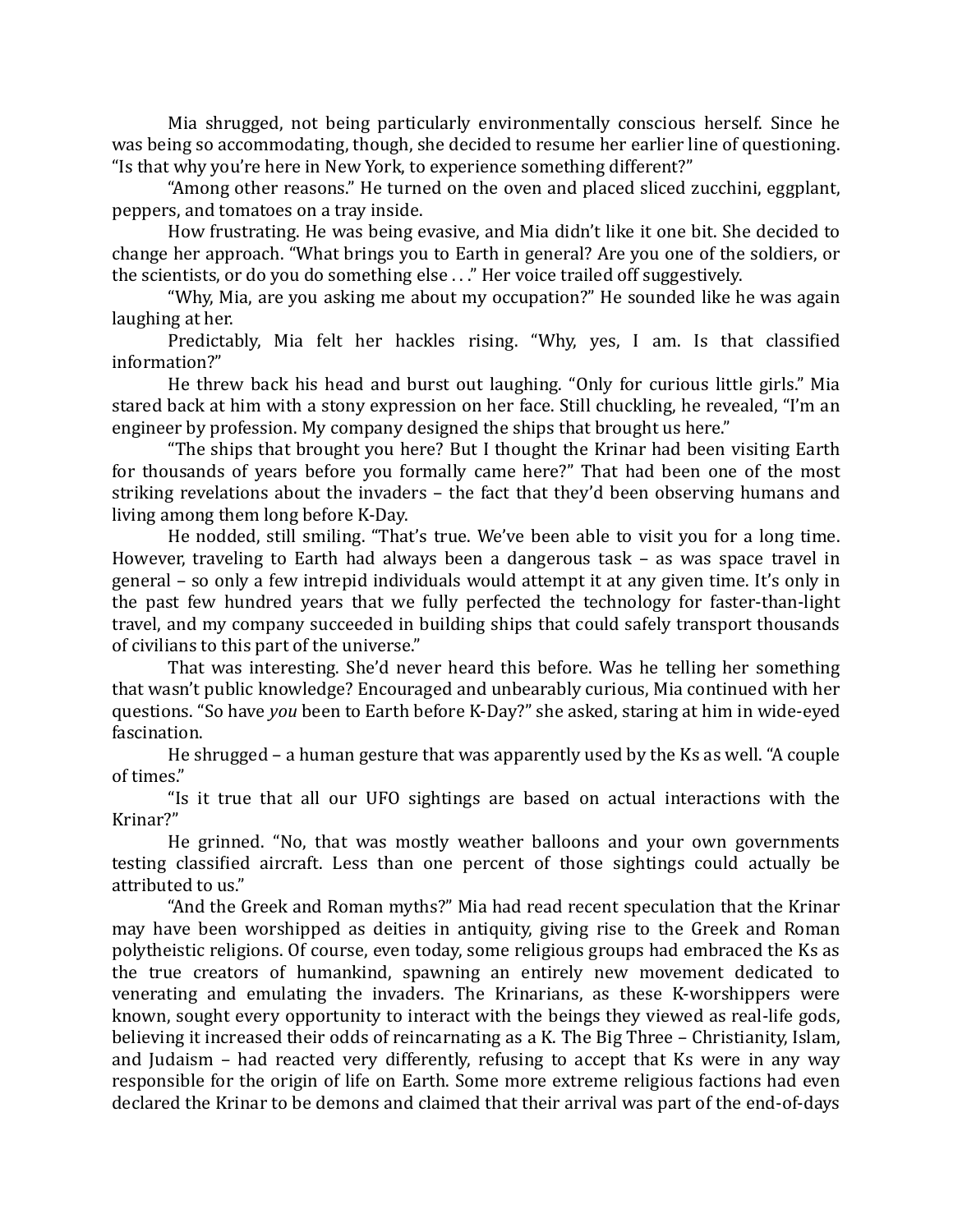prophecy. Most people, however, had accepted the aliens for what they were – an ancient, highly advanced species that had sent DNA from Krina to Earth, thus starting life on this planet.

"Those *were* based on the Krinar," confirmed Korum. "A few thousand years ago, a small group of our scientists, sent here to study and observe, became overly involved in human affairs – to the point that they overstayed their mission by a few hundred years. They ultimately had to be forcibly returned to Krina when it became obvious that they were purposefully preying on human ignorance."

Before Mia had a chance to digest that information, the oven let out a little beep signifying the food's readiness.

"Ah, here we go." He took out the roasted veggies and dropped them into a marinade he'd managed to whip up during their conversation. Placing a large salad in the middle of the table, he picked up a sizable portion and deposited it on Mia's plate. "We can start with this while the veggies are marinating."

Mia dug into her salad, holding back an inappropriate giggle at the thought that she was literally eating food of the gods  $-$  or at least food that had been prepared by someone who would've been worshipped as a god a couple of thousand vears ago. The salad was delicious – crispy lettuce, creamy avocado, crunchy peppers, and sweet tomatoes were combined with some type of tangy lemony dressing that was mildly spicy. She was either super-hungry, or it was the best salad she'd had in a long time. In the past few years, she'd learned to tolerate salad out of necessity, but this kind of salad she could actually grow to like. 

"Thank you, this is delicious," she mumbled around a mouthful of salad.

"You're welcome." He was digging in as well, with obvious enjoyment. For a little while, there was only the sound of them munching on the salad in companionable silence. After finishing his portion – he even ate faster than normal, Mia noticed – Korum got up to make the sandwiches.

Two minutes later, a beautifully made sandwich was sitting in front of Mia. The dark crusty bread appeared to be freshly baked, and the veggies looked tender and were seasoned with some kind of orange spices. Mia picked up her portion and bit into it, nearly stifling a moan of enjoyment. It tasted even better than it looked.

"This is great. Where did you learn to cook like this?" Mia inquired with curiosity after swallowing her fifth bite.

He shrugged, finishing up his own larger sandwich. "I enjoy making things. Cooking is just one manifestation of that. I also like to eat, so it's helpful to know how to make good food."

That made sense to her. Mia ate the last bite of her sandwich and licked her finger to get the remainder of the delicious marinade. Lifting her head, she suddenly froze at the look on Korum's face.

He was staring at her mouth with what looked like raw hunger, his eyes turning more golden by the second.

"Do that again," he ordered softly, his voice a dark purr from across the table.

Mia's heart skipped a beat.

The atmosphere had suddenly turned heavy and intensely sexual, and she had no idea how to deal with it. The full vulnerability of her situation dawned on her. She was completely naked underneath the thick robe. All he had to do was pull on the flimsy belt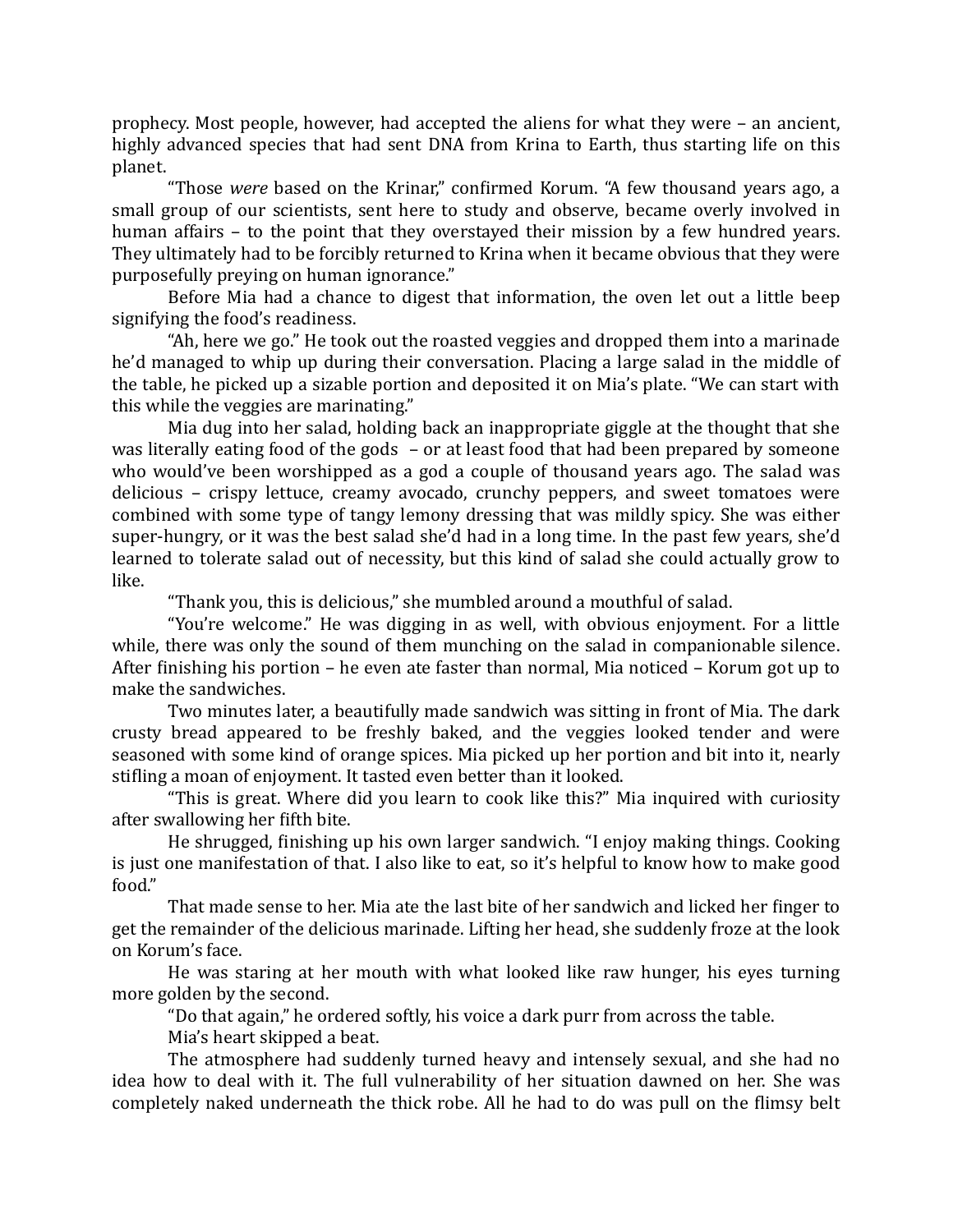holding the robe together, and her body would be fully revealed to him. Not that clothes would provide any protection against a  $K$  – or a human male for that matter, given her size – but wearing only a robe made her feel much more exposed.

Slowly getting up, she took a step away from the table. Her heartbeat thundering in her ears, Mia nervously blurted out, "Thank you for the meal, but I should really get going now. Do you think my clothes might be dry?"

For a second, Korum did not respond, continuing to look at her with that disconcertingly hungry expression. Then, as if coming to some internal decision, he slowly smiled and got up himself. "They should be ready by now. Why don't you put the dishes in the dishwasher while  $I$  go check?"

Mia nodded in agreement, afraid that her voice would tremble if she spoke out loud. Her legs felt like cooked noodles, but she started gathering the dishes. Korum smiled approvingly and exited the room, leaving Mia alone to recover her composure.

By the time he came back, his arms loaded with her dry clothes, Mia had managed to convince herself that she had overreacted to a potentially harmless remark. Most likely, her imagination was working in overdrive, adding sexual overtones to where there were none. Given his apparent fascination with human technology and lifestyle, it wasn't all that surprising that he would find an actual human interesting as well – maybe even cute in something they did – the same way Mia felt about animals in the zoo.

Feeling slightly bad about her earlier awkwardness, Mia tentatively smiled at Korum as he handed her the clothes. "Thanks for drying these - I really appreciate it."

"No problem. It was my pleasure." He smiled back, but there was a hint of something mildly disturbing in the look he gave her.

"If you don't mind, I'll just go change." Still feeling inexplicably nervous, Mia turned toward the kitchen exit.

"Sure. Do you remember the way to the bathroom? You can go change there." He pointed down the hall, watching with a half-smile as she gratefully escaped.

Locking the bathroom door, Mia hurriedly changed into her comfortably ugly  $-$  and pleasantly warm from the dryer – clothes. He had somehow managed to dry her Uggs as well, Mia noticed with pleasure as she pulled them on. Feeling much more like herself, she unwrapped the towel from her hair, which was only slightly damp at this point, and left the curly mess down to finish drying. Then, thinking that she was as ready as she would ever be, Mia left the relative safety of the bathroom and ventured back out into the living room to face Korum and his confusing behavior.

He was again sitting on the couch, analyzing something in his palm. He seemed very absorbed in it, so Mia cautiously cleared her throat to notify him of her presence.

At the sound, he looked up with a mysterious smile. "There you are, all nice and dry."

"Ah, yeah, thanks for that." Mia self-consciously shifted from one foot to another. "And thanks again for your hospitality. I really should get going now, try to write that paper and finish up some other homework . . ."

"Sure, I'll take you wherever you want to go." He got up in one smooth motion, heading to the coat closet.

"Oh no, you don't have to do that," protested Mia. "Really, I have no problem taking the subway. The rain has stopped, so I'll be totally fine."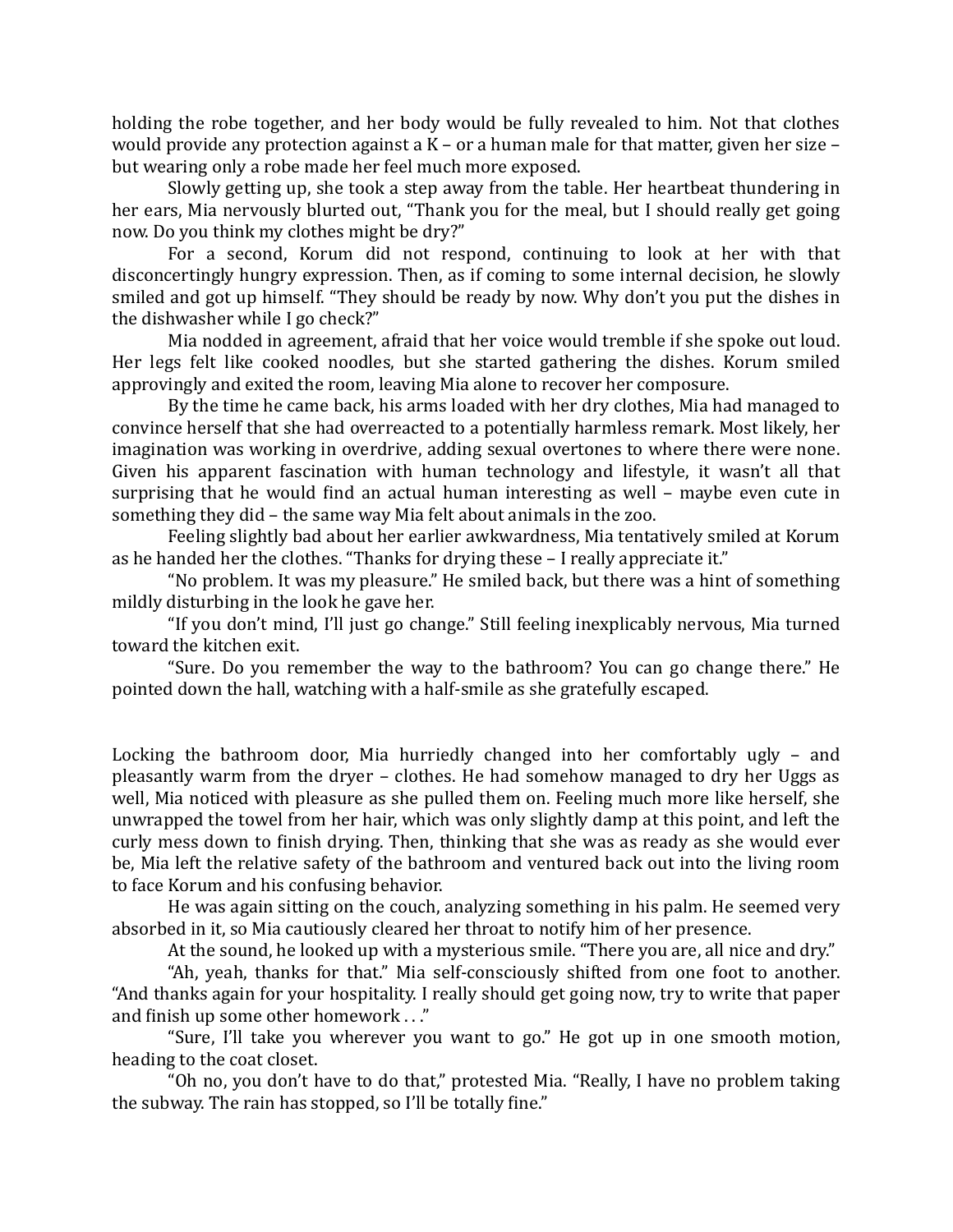He just gave her an incredulous look. "I said I will take you there." His tone left no room for negotiation.

Mia decided not to argue. It's not as if she rode in a limo every day. Since Korum was so determined to give her a lift, she might as well enjoy the experience. So Mia kept quiet and meekly followed him as he entered a posh-looking elevator and pressed the button for the ground floor.

Roger and his limo were already waiting in front of the building. The doors slid open at their approach, and Korum courteously waited until Mia climbed inside before getting in himself. Mia wondered where he had learned all of these polite human gestures. Somehow she doubted that "ladies first" was a universal custom.

"Where would you like to go?" he inquired, sitting down next to her.

Mia thought about it for a second. As much as she'd love to run home and blab about the entire unbelievable encounter to Jessie, the deadline for her paper was looming. She needed to go to the library. She only hoped that she could put the day's events out of her mind for a few hours, or however long it took her to write the damn paper. "The Bobst Library, please, if it's not too much trouble," she requested tentatively.

"It's no trouble at all," he reassured her, pressing the intercom button and conveying the instructions to Roger.

Sitting in the closed quarters of the limo, Mia became increasingly aware of his large, warm body less than a foot away from her. Her body reacted to his nearness without reservations. 

He really was an incredibly beautiful male specimen by anyone's standards, Mia thought with an almost analytical detachment. She guessed his height to be somewhere just over six feet, and he appeared to be quite muscular, judging by the way his T-shirt fit him earlier. With his striking coloring, he was easily the most handsome man she'd ever seen, in real life or on video. It was no wonder he was having such an effect on her, she told herself any normal woman would feel the same. Understanding the rationale behind her attraction to him, however, did not lessen its power one bit.

"So, Mia, tell me about yourself." His softly spoken directive interrupted her thoughts. 

"Um, okay." For some reason, the question flustered her. "What do you want to know?" 

He shrugged and smiled. "Everything."

"Well, I'm a junior at NYU, majoring in psychology," Mia began, hoping she wasn't babbling. "I'm originally from a small town in Florida, and I came to New York to go to school." 

He stopped her with a shake of his head. "I know all that. Tell me something more than basic facts."

Mia stared at him in shock, suddenly feeling like a hunted rabbit. With surprising calm, she asked, "How do you know all this?"

"The same way I knew where to find you today. It's very easy to find information on humans, especially those with nothing to hide." He smiled, as though he hadn't just shattered all of her illusions about privacy.

"But why?" Mia could no longer hold back a question that had been tormenting her for the last two days. "Why are you so interested in me? Why go to all these lengths?" She waved her hand, indicating the limo and everything he had done so far.